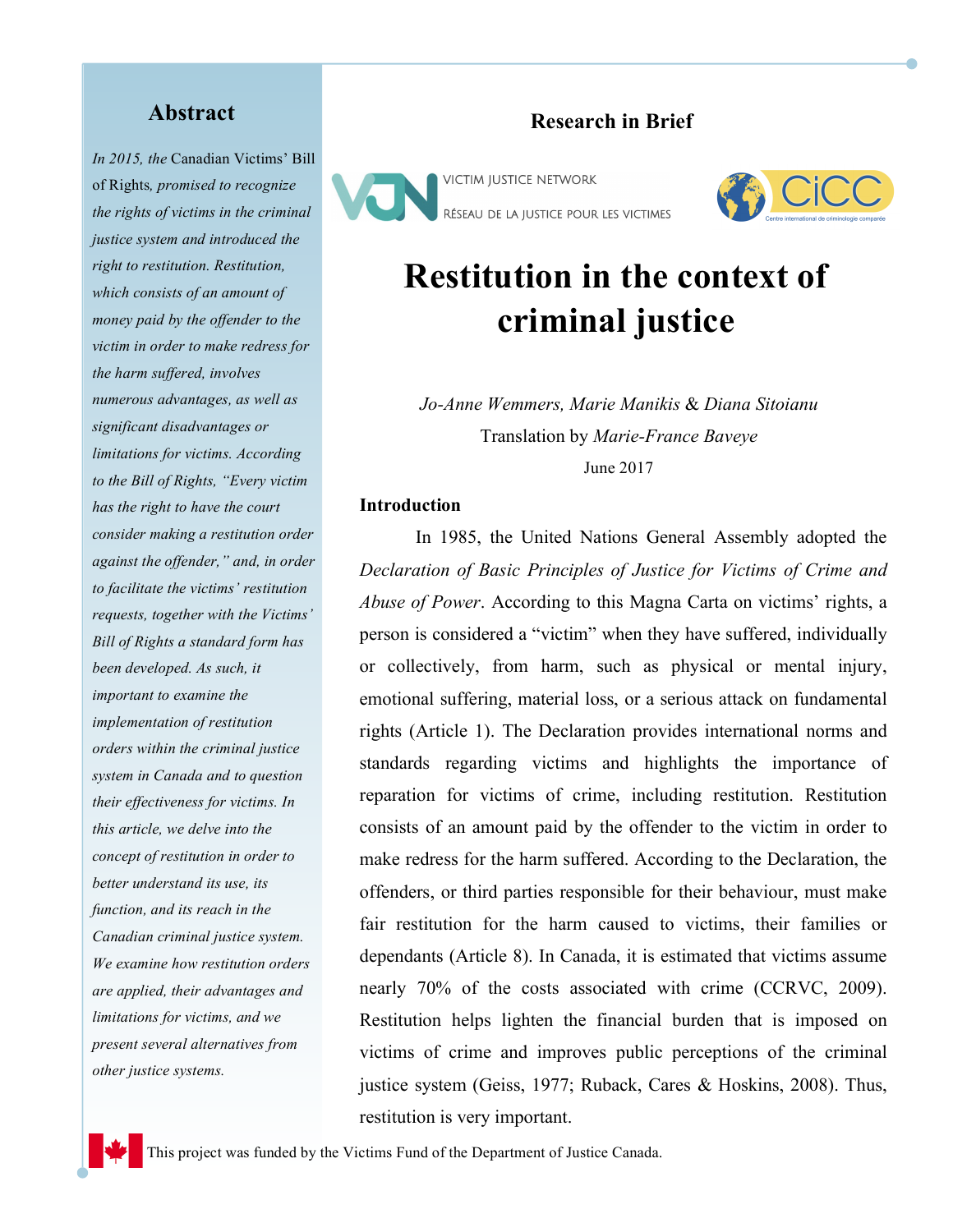



Following the adoption of the UN Declaration, Canada adopted a series of declarations regarding victims of criminal acts. First, in 1988, the Federal-Provincial-Territorial Working Group adopted the *Canadian Statement of Basic Principles of Justice for Victims of Crime*. This statement of principles stipulates that victims should be treated courteously and compassionately; they should obtain rapid and fair restitution for the harm suffered; they should receive information on available services as well as information on the judicial system and the evolution of the trial; their opinions should be considered; and that the victims should cooperate with judicial authorities. Fifteen years later, in 2003, this statement was replaced by the *Canadian Statement of Basic Principles of Justice for Victims of Crime, 2003*. Neither the 1988 nor the 2003 Statements gave victims rights, but the 2003 Statement removed victims' obligation to cooperate with authorities.

Then, in 2015, the federal government introduced the *Canadian Victims' Bill of Rights* (L.C 2015, ch. 13, art. 2). The Bill of Rights gives an important place to restitution for victims. It specifies that, "every victim has the right to have the court consider making a restitution order against the offender" (Article 16). When restitution is ordered by the court, "every victim in whose favour a restitution order is made has the right, if they are not paid, to have the order entered as a civil court judgement that is enforceable against the offender" (Article 17). Together with the Bill of Rights, the federal government introduced a standard form in order to help victims present a request for restitution to the court (Form 34.1, s.737.1(4)). As such, victims are encouraged to ask for restitution from the offender at sentencing.

The present article examines the effectiveness of restitution orders in the Canadian criminal justice system. In so doing, we will first consider of restitution in the context of criminal law and then expand on the different advantages and limitations that influence its application and usefulness to victims. This is followed by a discussion of other models for restitution that are found outside of Canada.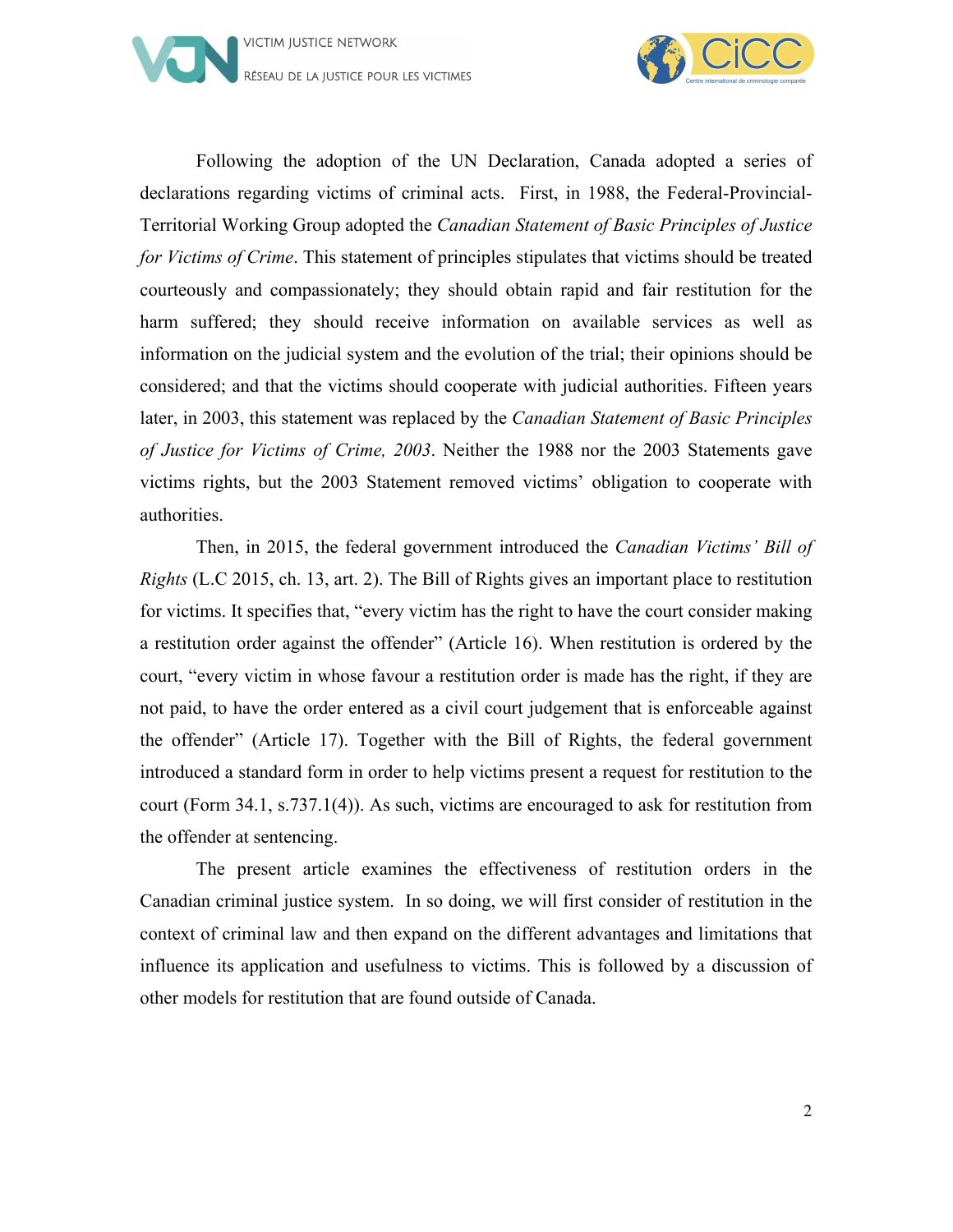



#### **Restitution in the Canadian criminal justice system**

In Canada, restitution orders are a measure provided for in the Criminal Code that allows the victim of a criminal act to obtain restitution from the offender. This measure is discretionary and can be issued by the court charged with sentencing. When an offender pleads guilty or is deemed guilty of an offence, the sentencing or discharging court can, in addition to other measures, order the offender to pay restitution to the victim (Cr.C. Article 738(1)a)). Restitution represents an amount for pecuniary losses that are quantifiable and consist of damaged property or a loss of income following bodily harm resulting from a crime (Article 738 (1)b). According to Canadian law, a restitution order can be autonomous and can target several persons (Cr. C.: s 738(1), 739.3). It can also be imposed together with a sanction, included as a condition with probation (Cr. C.: s 732.1 (3.1) (a)), or added to a conditional sentence (*C. Cr.*: s 742.3 (2) (f)).

It must be noted that the terminology used in Canada is slightly different than that used in international criminal law. In Canada, *restitution* by the offender differs from *compensation*, which is an amount paid to the victim by a third party, such as the state or an insurance company, for quantifiable and non-quantifiable losses incurred. In international criminal law as well as in the national law of several European countries, *restitution* refers to the return of property to the victim, while *compensation* refers to the financial reparation of the victim regardless of who pays (Doak, 2005; Portelli, 2008; Wemmers, 2014). As such, in Canada we speak of a *restitution order,* while this is called a *compensation order* in England (Brienen and Hoegen, 2000). This distinction is relevant in the context of comparative research.

As mentioned, the *Canadian Bill of Victims' Rights* specifies that any victim has the right to present a request for restitution against their offender and that this request be considered by the court. This request will not necessarily be accepted, but the court must consider it. If the court studies the possibility of imposing a fine (C. Cr. 740 b) or of handing down an order of forfeiture (C. Cr. 740 a), the Criminal Code indicates that priority must be given to paying restitution to the victim.

However, restitution is strictly for pecuniary losses and should not be issued when the amount is difficult to quantify (see Chief Justice Laskin's decision in judgements *R v.*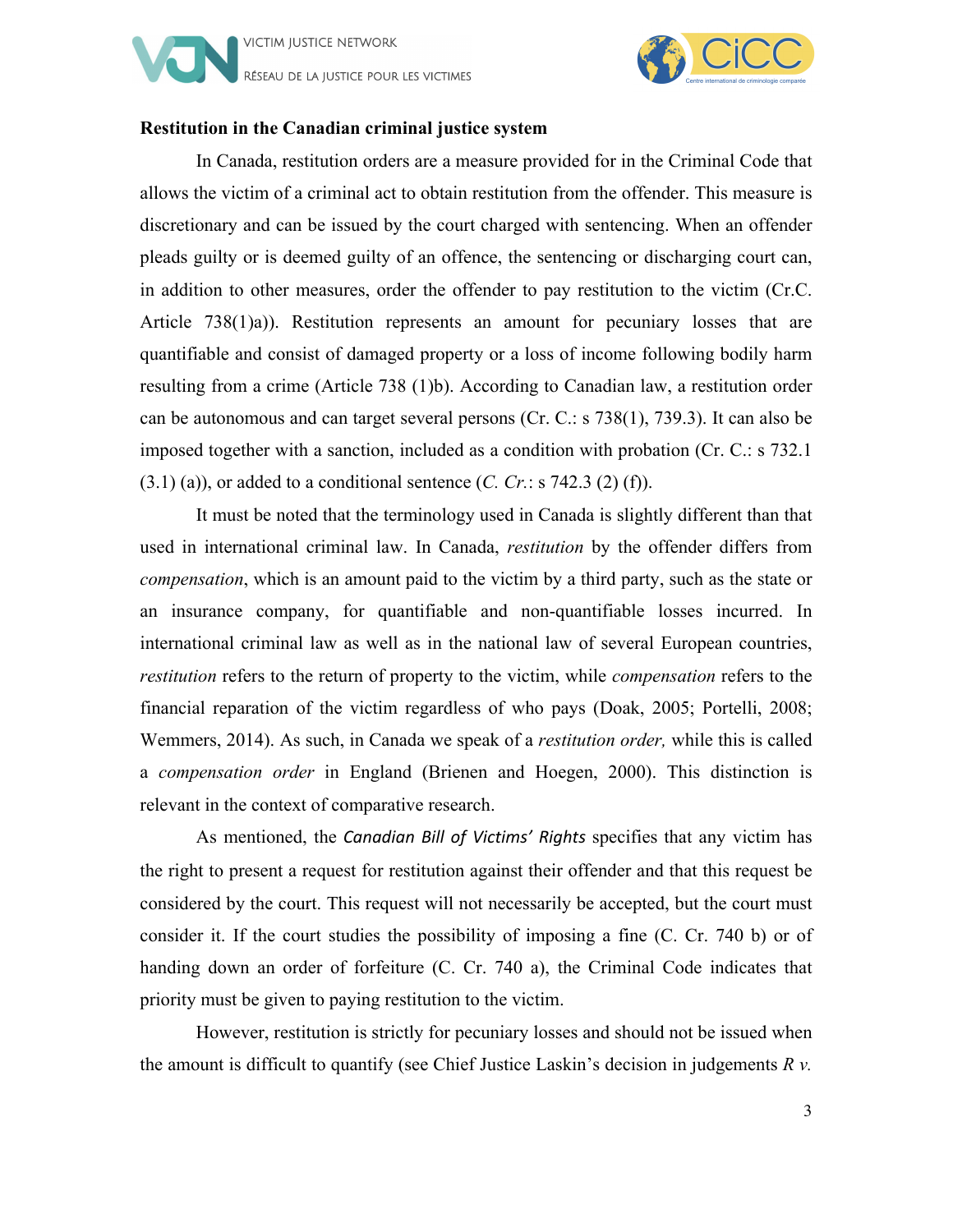



*Fitzgibbon,* 1990; *R v. Castro*, 2010: par. 26 and 43; Bill C-32, 2015; *R v. Zelensky*, 1978). This order can, therefore, not be issued to compensate for emotional or psychological injury resulting from a criminal act, unless a pecuniary loss is shown, including a loss of salary following psychological harm resulting from an offence (Article 738 (1) b). According to this jurisprudence, criminal courts are not the appropriate place to determine damages for pain and suffering, nor for taking positions on complex questions concerning the evaluation of damages. These points should instead be addressed in civil court (McDonald, 2009). Hence, a restitution order does not remove the victim's right to present a request for compensation for non-pecuniary losses before a civil court (Cr. C. 741.2).

#### *Objectives*

Reparation is a fundamental objective of sentencing in Canada (Cr. C. 718(e), 738(1)). Restitution, which is a specific form of reparation, proactively involves both the victim and offender as the offender provides financial reparation for harm caused to the victim. This order can, therefore, target objectives regarding the offender as well as the victim. With respect to victims, restitution has the potential to remedy financial and relational repercussions resulting from criminal act (Hoskins, Care, & Ruback, 2015).

Regarding offenders, several objectives of restitution are identified in the jurisprudence. To begin with, restitution makes the offender directly responsible for the harm caused to the victim and its reparation. Furthermore, its use can reduce the term of imprisonment imposed on the offender and allow for a more rapid rehabilitation of the offender (*R v. Fitzgibbon*, 1990). Thus, restitution can promote offender rehabilitation and have a dissuasive effect by discouraging the offender from committing other crimes (CRDC, 1974; *R v. Yates*, 2002).

However, according to Canadian law, the objective of the restitution order is not to compensate for damages caused to the victim, but to be part of the larger sentence (Chief justice Laskin in *R v. Yates*, 2002: para 10). Its goal is centred on offenders and targets their rehabilitation and reintegration into society. In the judgement *R v. Zelensky (*1978: 2 RCS 940), the Court clarified the criteria that must be used in court to determine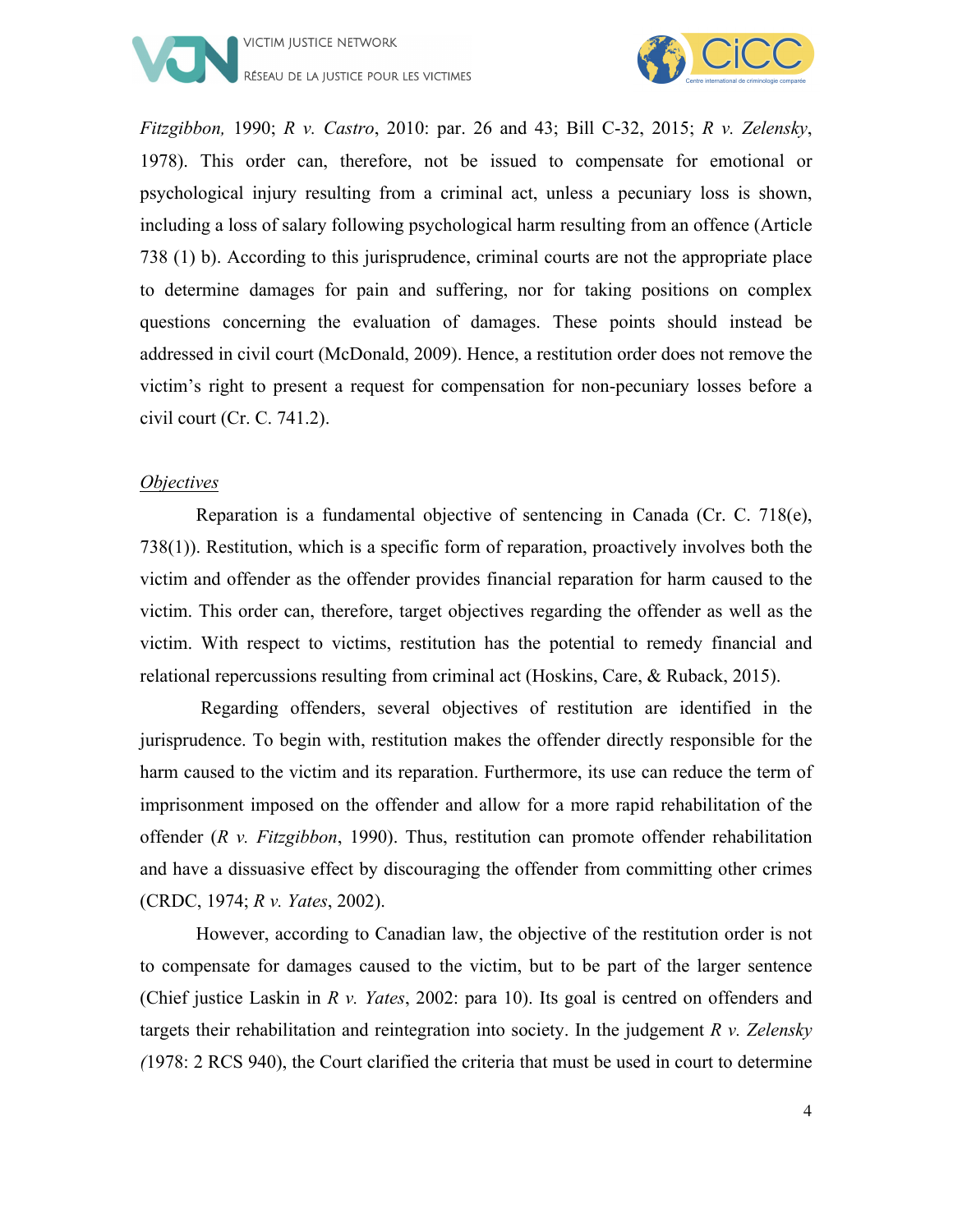



if a restitution order is applicable, including the offender's ability to pay the amount and the impact of the restitution order on the offender's rehabilitation. More specifically, if the offender risks not being able to pay restitution, the court must consider the negative effect that this could have on his rehabilitation. A failure to pay can lead to noncompliance with a probation order, which could exacerbate the punishment of the offender or lead to a new conviction (*R v. Siemens*, 1999).

If an offender does not have the means, the court can, however, still impose a restitution order to the extent that it would contribute to the offender's reintegration into society. In the judgement *R v. Fitzgibbon (*1990), the Supreme Court reiterated the importance of the offender's ability to pay restitution and that the court must consider this in its evaluation, but that it is not the determining factor in every case. In this decision, the offender, Mr. Fitzgibbon, was a lawyer convicted of fraud of his clients. The Court highlighted the importance of restitution for the offender's rehabilitation. The decision whether to impose a restitution order for the victim must take into consideration the offender's situation, including his capacity to pay and the impact that this ruling will have on him, and must not only focus on the victim's need to receive a restitution. It is, therefore, well established in Canadian jurisprudence that the means and the needs of the offender must be given priority over the needs of the victim when considering a request for restitution.

In practice, it is often the defence lawyer that proposes that the court issue a restitution order (*R v. Fitzgibbon*, 1990), since this decision depends less on the victim's financial means than on those of the offender. The introduction of the Victims' Bill of Rights and the standard form to request restitution could contribute to an increase in the number of requests for restitution orders presented to courts. However, in order to make a request, victims must first know their rights, which is not always the case (Wemmers & Cyr, 2006; McDonald, 2010), and they must have their rights recognized in a system that is not meant to take their needs into consideration. Satisfying victims' needs is not the criminal justice system's priority and, consequently, victims' needs risk not being addressed (Hoskins et al 2015).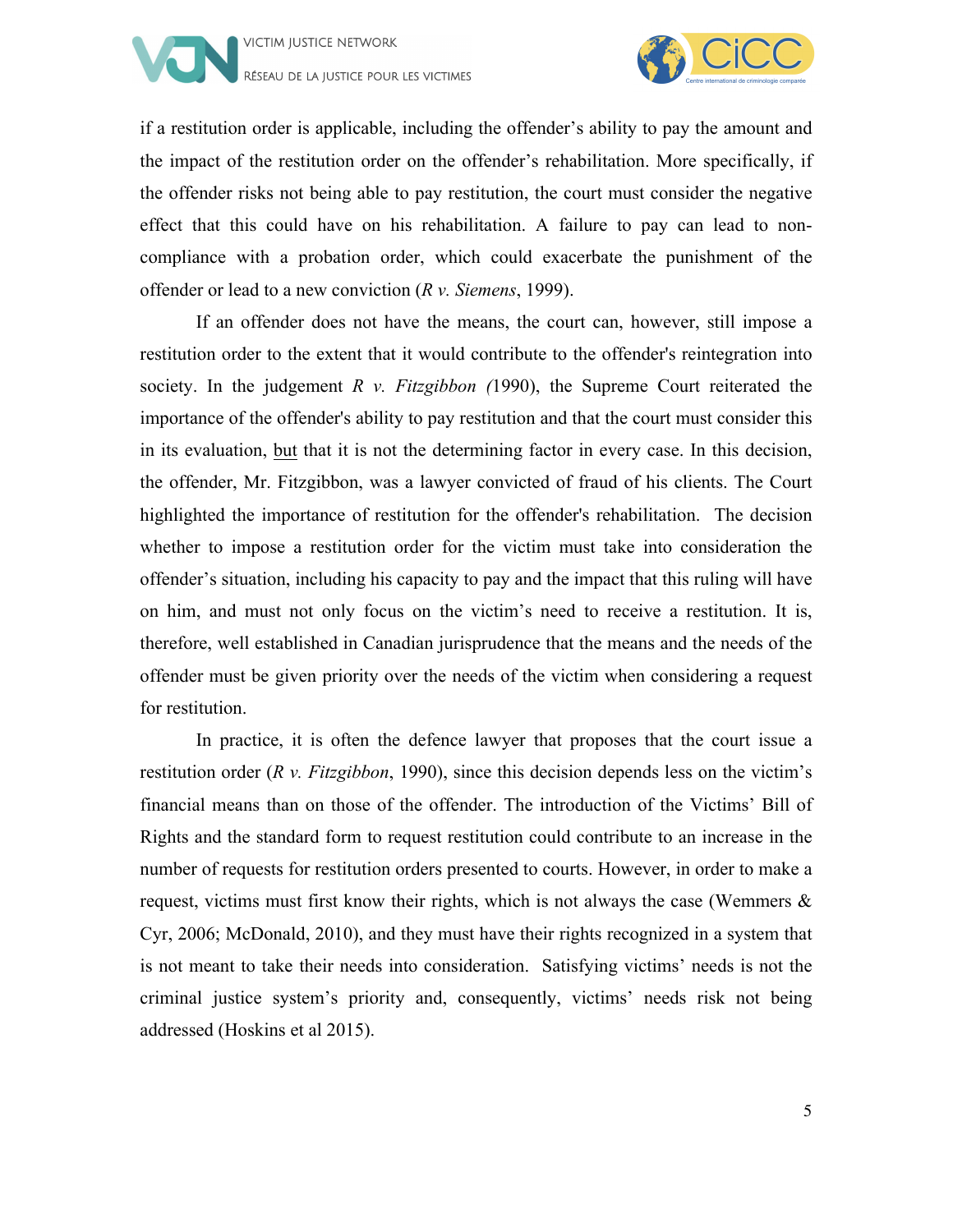



#### *A seldom-used measure*

<u> 1989 - Jan Stein Stein, fransk politiker (d. 1989)</u>

In Canada, restitution orders are generally seldom used. To begin with, since they are a discretionary measure authorized by the Court, they are not available to all victims. We must bear in mind that restitution orders require that the victim must have reported their victimization to the police and the offender must have been identified, charged and convicted of the alleged offence, which is often not the case. Two out of three victims do not report their victimization to the police (Perreault, 2015). Even if the victim reported their victimization to the police, the clearance rate by Canadian police is below 40% (Hotton-Mahony & Turner, 2012).

Furthermore, even when the victim reports the crime and the offender is convicted by a court, restitution is often not imposed. According to Canadian government statistics, in 2014-2015, (before the introduction of the Victims' Bill of Rights) of all Canadian court files pertaining to adult offenders, the court ordered restitution in only 2.3% of cases (Maxwell, 2017). In these cases, this measure was most often ordered for crimes against property, which represented 80% of all requests (Maxwell, 2017). However, the number of restitution orders granted in 1994-1995 was 4.6% (McDonald, 2009). Thus, despite the introduction of the UN Declaration and the Statement of Basic Principles of Justice for Victims of Crime in the 1980s, the use of restitution orders has not increased with respect to sentences imposed by criminal courts in Canada. Instead, their number has decreased during the last 20 years. Statistics on sentences after the introduction of the Bill of Rights are not yet available. It is important to closely follow the evolution of the use of restitution orders by criminal courts following the formal recognition of victims' rights in order to evaluate the extent to which the Bill of Rights has truly given victims rights in the criminal justice system.

Although restitution is seldom used in Canada, certain provinces nevertheless use it more often than others. At the provincial level, the highest rate of use of restitution orders<sup>1</sup> for the 2014-2015 year was in Nova Scotia  $(6.2\%)$ , and the lowest was in Manitoba (0.01%). More specifically, the rates of each province and territory for the

<sup>&</sup>lt;sup>1</sup> Rates represent the number of restitution orders issued versus the total number of sentences, converted into percentages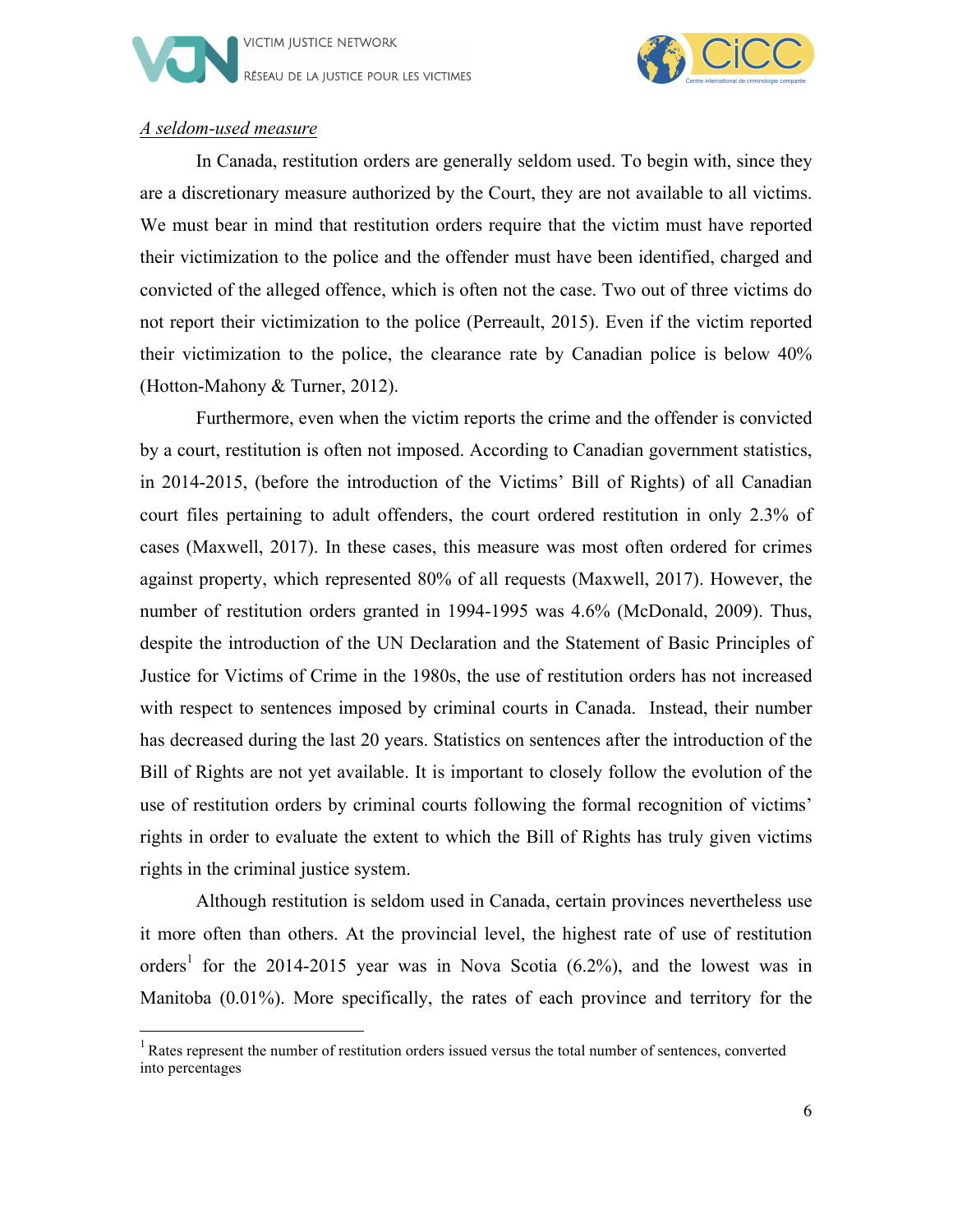



2014-2015 year are the following: Saskatchewan (4.07%), Ontario (3.77%), Prince Edward Island (3.67%), Newfoundland and Labrador (3.08%), Yukon (2.69%), Northwest Territories (2.66%), Alberta (2.07%), British Colombia (1.36%), Nunavut  $(1.70\%)$ , New Brunswick  $(0.65\%)$  and Quebec  $(0.12\%)$  (Statistics Canada 2016).

In practice, restitution has many important limitations. As we have seen, the dollar value of the damages must be easy to determine and the offender must be financially solvent. According to victim support services and advocacy groups for victims' rights, offender insolvency is the largest obstacle with respect to the use of restitution (Prairie Research Associates, 2004). Offenders generally have few means and are often not able to pay the full amount that the victim requires in order to repair the harm suffered. Another important obstacle for victims is the lack of information regarding restitution. Victims do not always know about the existence of restitution orders and, if they are not informed about them, they will not know that they can request them. Other obstacles are overly strict eligibility criteria, the cumbersome nature of the application process and the judges' or crown prosecutors' reluctance to request or order them (Prairie Research Associates, 2004).

A few programs exist in Canada that offer information and support to victims in order to obtain restitution. For example, the Adult Restitution Program (ARP) in Saskatchewan. The ARP provides information to victims on the process and state of their restitution order and acts like a contact-person and liaison agent regarding probation officers, court and victims' services from the police and other related organizations (Hala, 2015).

The way in which information and aid regarding restitution are provided to victims, can influence their level of satisfaction. In a Canadian study, McDonald (2010) analyzed data from an online survey completed by 50 victims for whom their offender received a restitution order, and 67 in-person interviews with diverse actors in the criminal justice system (probation officers, crown prosecutors, offenders) including 23 victims. According to the researcher, victims need to receive information regarding restitution in general, and with respect to their situation in particular, in order to be able to better understand the law, the objectives of restitution and its limitations. This can play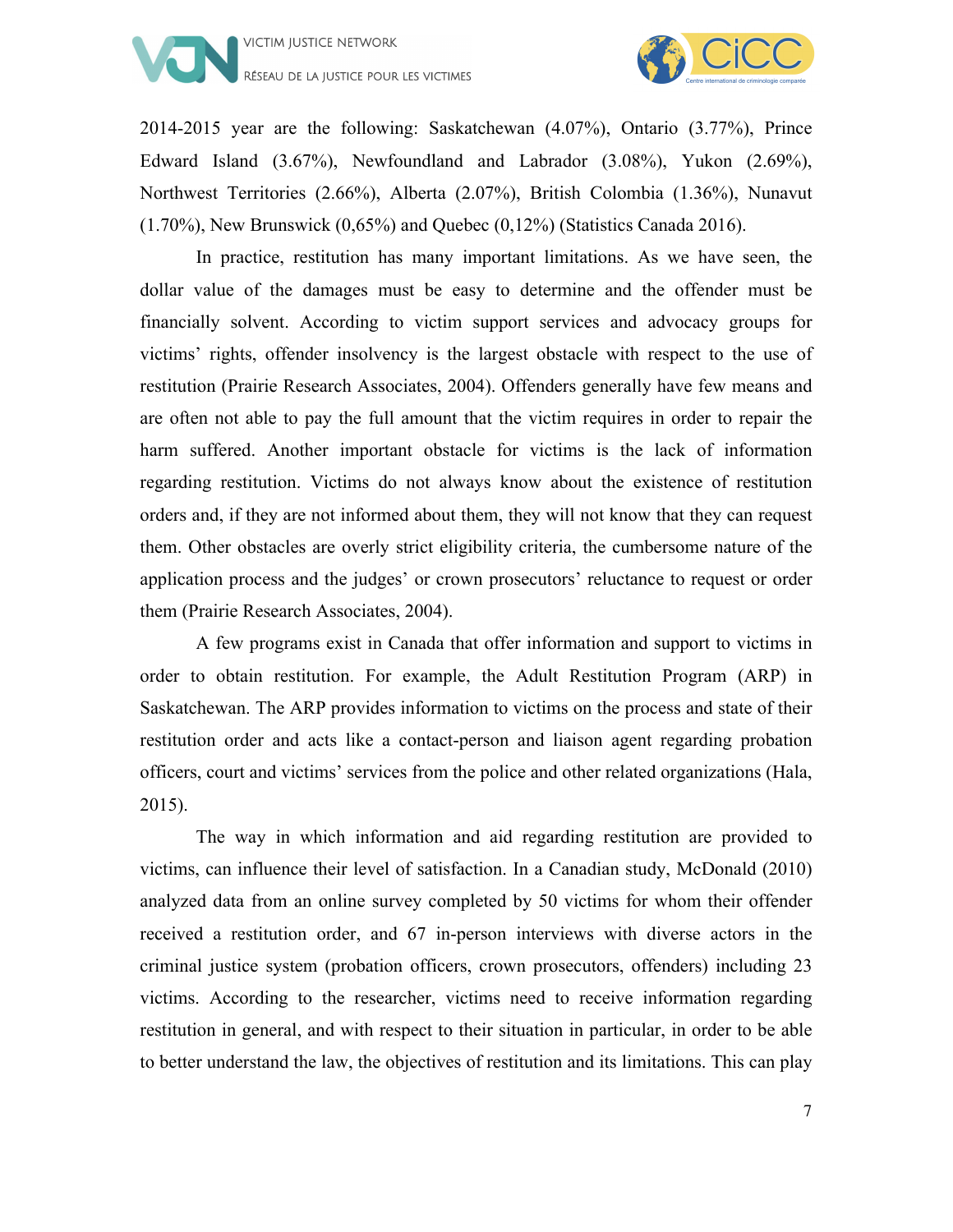



an important role in helping them have more realistic expectations (McDonald, 2010).

Information on restitution given to victims can also influence their confidence and cooperation with the criminal justice system. Ruback, Cares and Hoskins (2008) surveyed 238 victims of criminal acts in the state of Pennsylvania. The offenders in these files were ordered to pay restitution to the victims. According to the researchers, both victims' level of understanding of the restitution process and of the result of restitution are positively correlated with the their desire to report victimization to police in the future. Thus, it is as important for the functioning of the criminal justice system as it is for victims of crime that criminal justice authorities implement measures in order to inform victims of the restitution process and encourage offenders to respect restitution orders.

#### *Obtaining payment*

Once the restitution order is issued, it is victims' responsibility to ensure that they receive the amount that is owed to them. A restitution order is civil in nature and therefore, the criminal courts do not interfere in its execution. If the criminal court accepts the request and indeed issues a restitution order, the victim can then receive an amount from the offender. The offender must pay the amount directly to their victim.

If the offender fails to pay, the victim can have the order entered as a civil court judgment that is enforceable against the offender in order to recover their money (*CCDV*, 2015: arts 16-17). This step can nevertheless be arduous for the victim, since they often find themselves in a fragile state due to their victimization and the procedure for a civil claim is complicated and expensive. The personal costs incurred by the civil procedures, and particularly the legal costs, can be a significant obstacle for victims' desire or their ability to recover their money. Furthermore, when the offender fails to pay, victims find themselves forced to gather information on the offender in order to be able to access civil recourse and obtain payment (McDonald, 2009). Hence, this procedure can prove to be complex and burdensome for victims.

The absence of execution mechanisms constitutes a considerable obstacle and can be explained by the fact that most jurisdictions have not developed a tradition of granting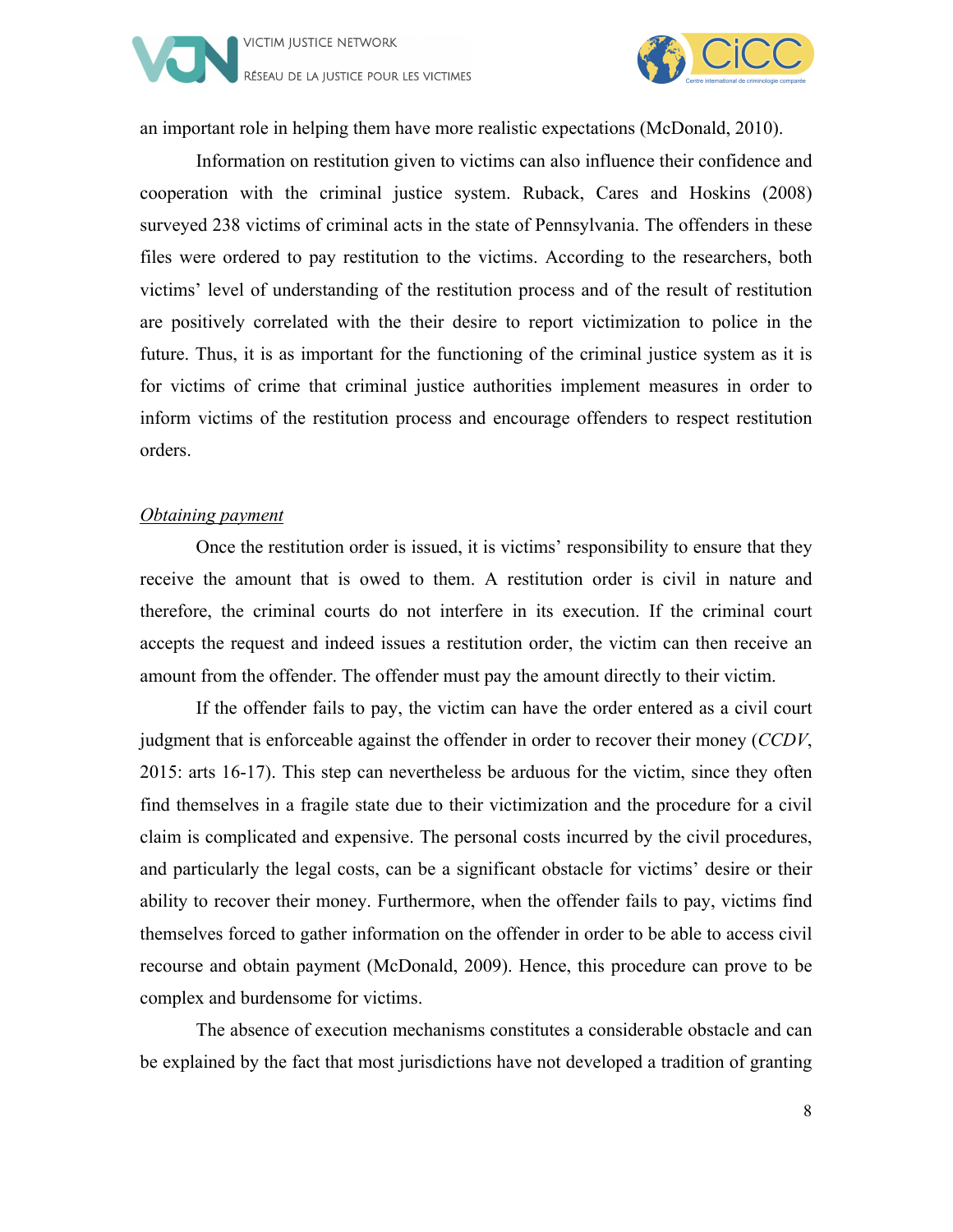



these orders. Furthermore, mechanisms to ensure the execution of these orders are seldom put in place and even more rarely completed (Prairie Research Associates, 2004). However, in Saskatchewan, the government has implemented a Restitution Civil Enforcement Program (RCEP). This program aims to ease the burden on victims of obtaining payment of restitution, without additional cost. For the year 2014-2015, this program registred 980 restitution orders for 1,208 victims of crime. The majority of these orders (729/ 74%) were respected and the program was able to distribute 1.2 million dollars to the victims (Hala, 2015). However, 251 restitution orders (26%) were not respected by the offenders, which was equivalent to 2.2 million dollars that were not paid to victims. According to Hala (2015), the ability of a victim to access payment depends, among other things, on having sufficient access to information about the offender in order to identify and seize their property and revenue.

In another Canadian study, Bonta, Boyle, Motiuk and Sonnichsen (1983) examined the payment of restitution by offenders involved in a restitution program in Ottawa. According to the researchers, 43% of the 139 victims involved in this program reported having received the full payment of the restitution from the offender and 31% reported having received partial payment. Thus, 74% of victims received some restitution from their offender.

#### *Summary*

In summary, the new Victims' Bill of Rights gives an important place to restitution orders with the creation of a standard form (Form 34.1, s. 737.1 (4)), in order to make requesting restitution more accessible. Even though the Bill of Rights favours restitution for victims, it is not evident whether they will receive restitution within the criminal justice process. The Bill of Rights could improve victim information pertaining to restitution orders and facilitate the application process, but it does not eliminate the other obstacles that victims face. Despite the importance of restitution to the victims, the criminal justice system prioritizes the offender's social reintegration. As such, if the offender does not have the means to pay a restitution order, or if it may hinder the offender's rehabilitation, the victim's request for restitution will not be granted. While it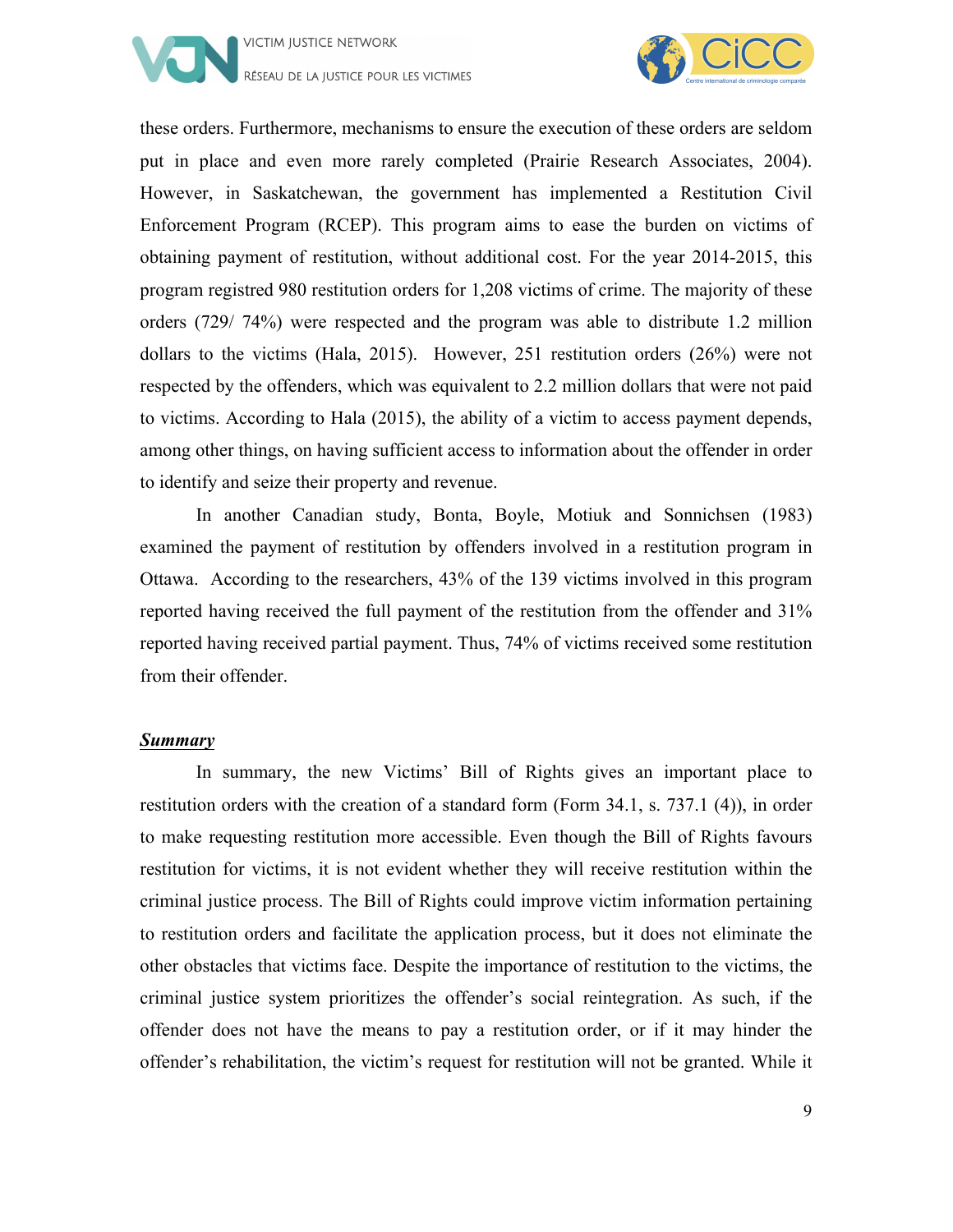



is useless to impose a restitution order when it is obvious that the offender cannot pay, it is important to ask whether there is more that can be done when the offender has the means to pay so that the victims obtain restitution. The Bill of Rights does not offer any avenues to victims in order to help them overcome the difficulties tied to the enforcement of restitution orders. In the following section, we will present several alternatives from other judicial systems in order to explore how the criminal justice system might better serve victims.

#### **Other restitution models**

Restitution is an ancient practice that can be found in several criminal justice systems. Furthermore, several European jurisdictions were inspired by the UN Declaration to introduce provisions on victims' rights in terms of restitution. Hence, internationally, a number of different restitution models have been developed in order to increase the effectiveness of the criminal justice system for victims of crime. In the following section, we will present various models for restitution and contrast them with Canadian restitution orders.

#### *Compensation orders in England and Wales*

Compensation orders greatly resemble restitution orders in Canada. Introduced in 1973, they are a measure imposed by the judge at the time of sentencing (Ashworth, 2010). The court has the legislative authority to, upon request by the Crown prosecutor, issue an order against an offender for the restitution of any bodily harm, of all losses resulting from the criminal act, or of any other criminal act that is considered by the court in determining the sentence (Powers of Criminal Courts (Sentencing) Act (R-U), 2000: art 130(1)). Compensation orders can, however, only be requested for losses, damages and injury that directly result from the criminal acts for which the offender has been found guilty (*R v Cruche & Tonks* (1994) 15 Cr App R (S) 627). Although the amount may include non-pecuniary damages, this amount must only include losses incurred up to the sentencing date, and, therefore, does not include restitution for future loss (Doak, 2008). The court may impose an order for a maximum of **£**5,000 but the court must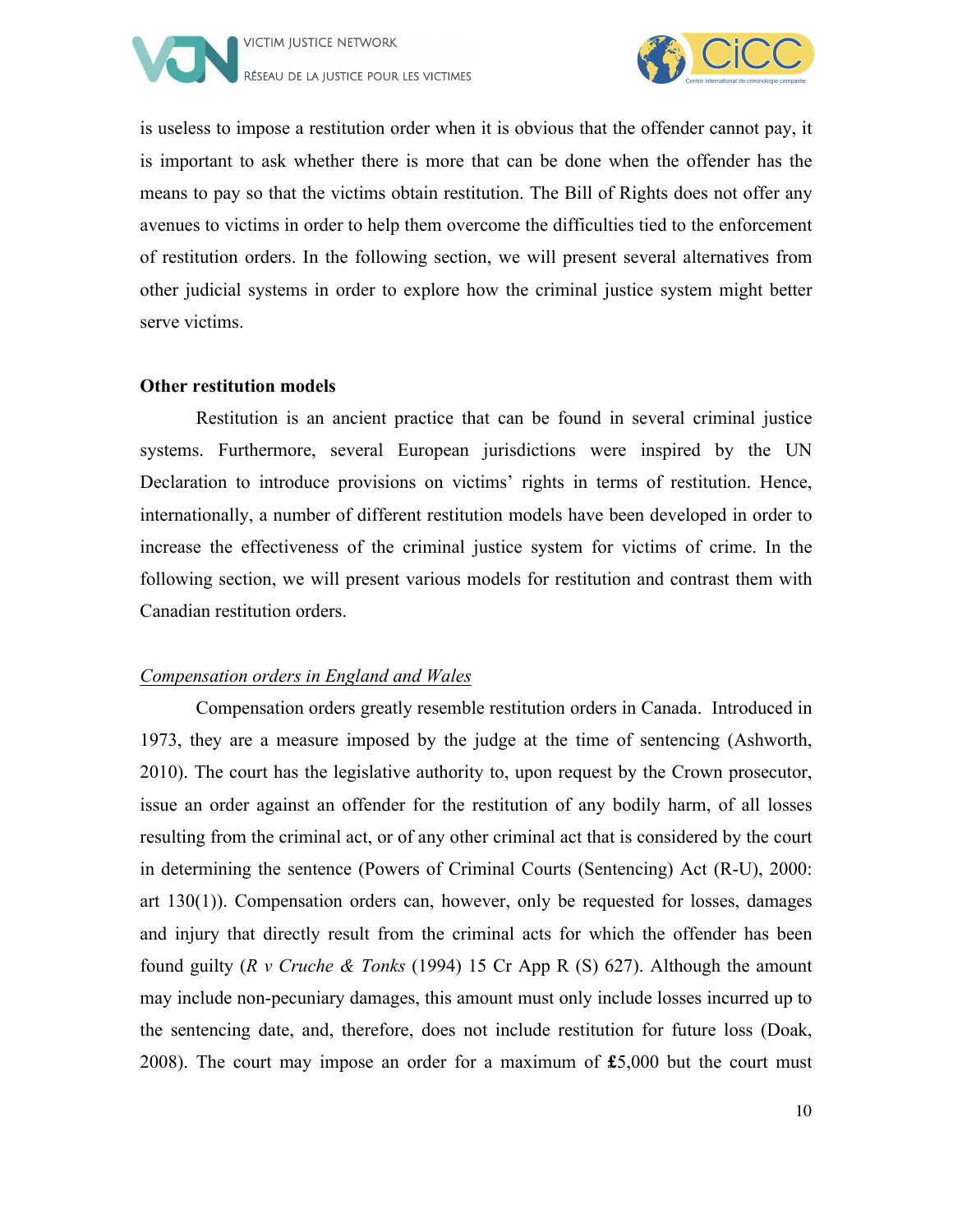



consider the offender's ability to pay (Ashworth 2010). Hence, the amounts imposed are often relatively small (Shapland, Wilmore & Duff 1985; Doak 2008).

In 1982, the *Criminal Justice Act* was modified to give priority to compensation orders when a judge considers possibly imposing a non-institutional sentence and when the offender has the means to pay (Ashworth 2010). Furthermore, since 1988, the courts *must* always consider the option of paying restitution to the victim in cases involving death, injuries, losses, or damages. If the judge decides not to issue such an order, they must justify their decision (Powers of Criminal Courts (Sentencing) Act (R-U), 2000: art 130(2A)). Nevertheless, compensation orders may only be requested by court initiative, contrary to Canada where the victim can initiate a request in court for a restitution order (Doak, 2008).

Fundamental principles regarding compensation orders have been identified in *R v Stapylton* [2012] EWCA Crim 728. First, the victim must have suffered damages and these damages must be easily quantifiable. When these damages are difficult to quantify, the court should not try to calculate them and instead transfer the case to a civil court. However, when the court issues an order, it must also ensure that the offender is able to pay the amount imposed. As such, it is possible that the amount imposed does not match the victim's losses and that the amount ordered represents only a fraction of the damages claimed by the victim.

#### *Rarely used*

The use of compensation orders for adult offenders varies according to the category of offence: offences punishable by summary proceedings and offences punishable by indictment (generally more serious than summary crimes). The use of compensation orders for offences punishable by indictment decreased between 1989 and 2010. Although 21% of offenders received a compensation order in 1989-1990, this percentage fell to 7% between 2002 and 2007 (Ashworth, 2010). This decrease could be due to an increase in prison sentences in England (Doak, 2008; Ashworth, 2010). Judges are less inclined to issue a compensation order when the offender receives a prison sentence (Softely, 1978).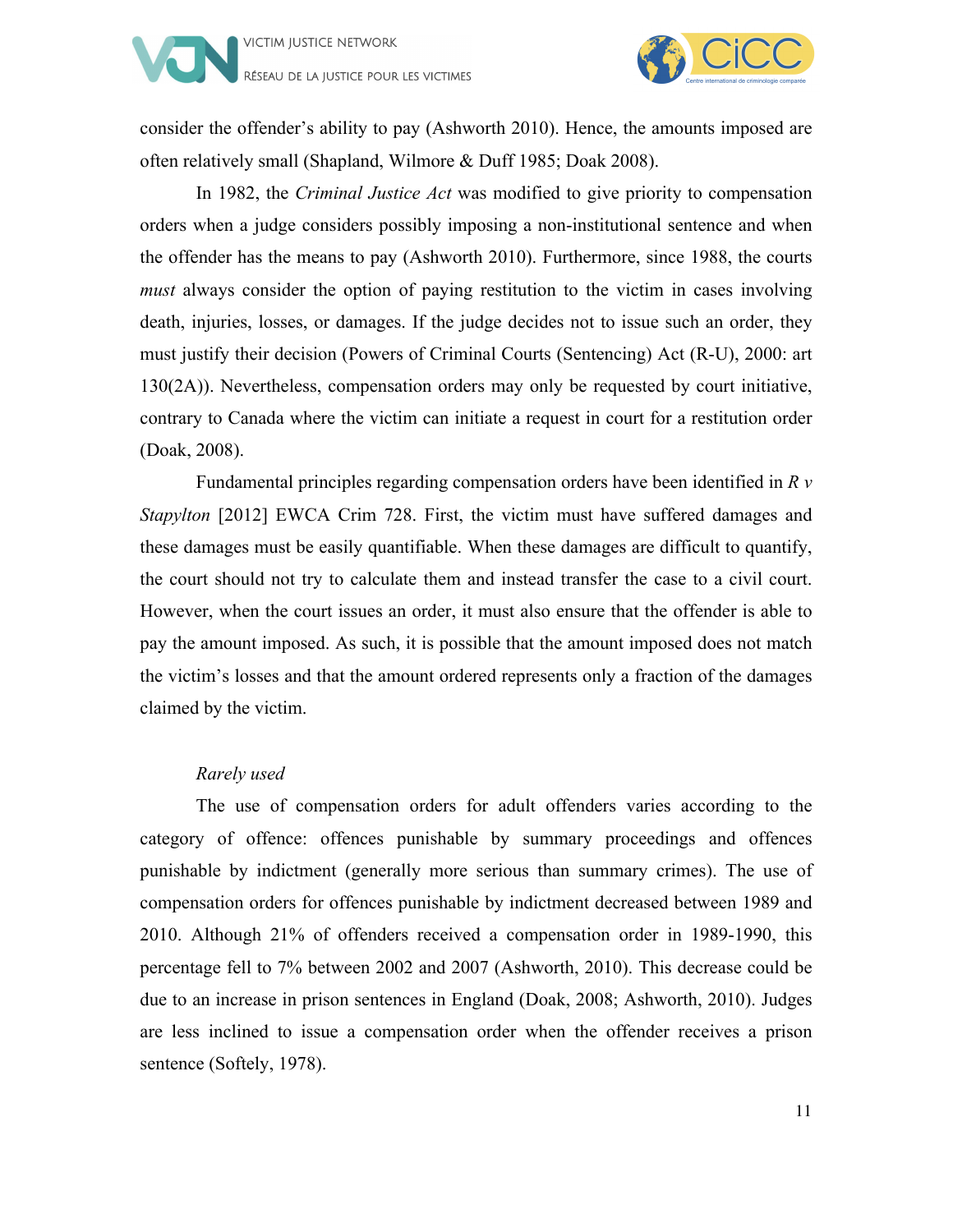



However, for offences punishable by summary proceeding, the use of compensation orders has increased. Between 1997 and 2007, the number of compensation orders issued by courts doubled from 48,000 to 113,000 (Ashworth, 2010).

Judges are reluctant to issue compensation orders and feel uncomfortable with the mixture of civil law and criminal law that these orders represent (Doak, 2008). Despite the legal requirement that judges always consider issuing a compensation order and, if they choose to not order compensation, they should motivate their decision, this obligation is not always respected. A British study by Flood-Page and Mackie (1998) found that in 70% of cases where an order was not issued, the judge did not justify this decision.

Among the reasons invoked by judges in order to justify their refusal to issue an order, some stated that they had not ordered compensation because "the victim had not asked for it". However, it is the Crown prosecutor's responsibility to request it and not the victim's. Furthermore, as Ashworth (2010) highlights, the law requires that judges always consider it when the offence caused damages and, thus, they must consider such an order even when no request has been made. Other reasons often provided by judges in order to justify their refusal to order compensation are that the stolen goods were returned to the victim and that the offender was financially insolvent. Furthermore, certain judges did not want to issue a compensation order when the victim and offender lived in the same household (Flood-Page & Mackie, 1998).

#### *Obtaining payment*

Enforcement of the compensation order goes through the court. As such, the offender pays the amount to the court, which then transfers it to the victim. Depending on the offender's financial means, the court can allow the offender to pay the amount in instalments. As a result, the victim will receive smaller amounts at a time, which does not always meet the immediate and financial needs of the victim. While it is important to consider the offender's financial needs, this is also an important source of dissatisfaction for victims, as they often remain with losses for which they do not receive compensation (Reeves & Mulley, 2000).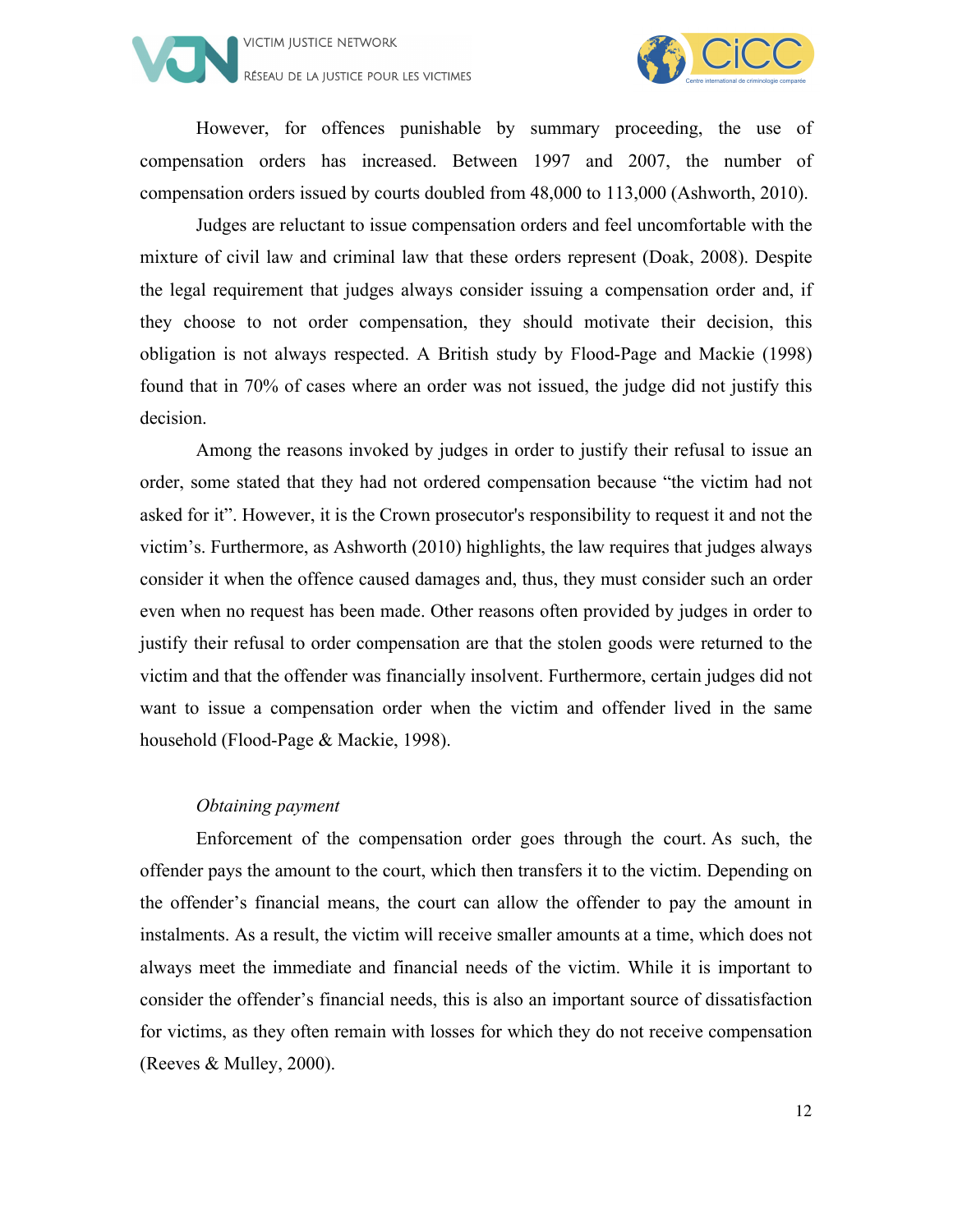



Despite this reality, the fact that the court is responsible for the enforcement of orders lifts a considerable burden from the shoulders of the victim. As such, victims are not responsible for collecting their money and it falls upon the state to contact offenders if they are late or miss a payment. Furthermore, under the state's authority, the execution of the order takes on importance, thus favouring offender cooperation and the collection of money for victims (Doak, 2008).

According to *Victim Support* in England, it would be even better if the state reimbursed the victim immediately after judgement, and then sought the money afterwards from the offender. In this way, victims would not be forced to wait to receive their money and, if offenders did not respect their obligation to pay, the state would incur the loss instead of the victim (Reeves & Mulley, 2000).

#### *Restitution through the "civil party" in France*

In several criminal justice systems based on the civil or inquisitorial legal tradition, such as France, the Netherlands, Portugal and Belgium, it is possible for the victim become a civil party in the criminal proceedings (Doak, 2005). A civil party is defined as a person or group of persons who consider themselves victims of a criminal offence, for which criminal proceedings have already been initiated by the state, and who want to obtain compensation for the harm incurred. This procedure combines civil law and criminal justice law, since, if the offender is convicted by a criminal court, the same court can then award compensation for damages (Frase, 1990; Wemmers 2005; Fortin 2006).

In the French system, "any person who claims to have been injured by a crime or an offence" can be designated a civil party (Code de procédure pénale: article 85). In principle, the damage must result from a criminal offence. The victim of a criminal act has the option, by claiming the status of civil party, to either initiate criminal proceedings by way of a public action or be associated to one by way of intervention (Brienen & Hoegen, 2000; Cario, 2012). In order for the victim to initiate criminal proceedings, the damages resulting from their victimization must be due to a criminal offence for which the statute of limitations has not yet expired. If these criteria are not met, the claim will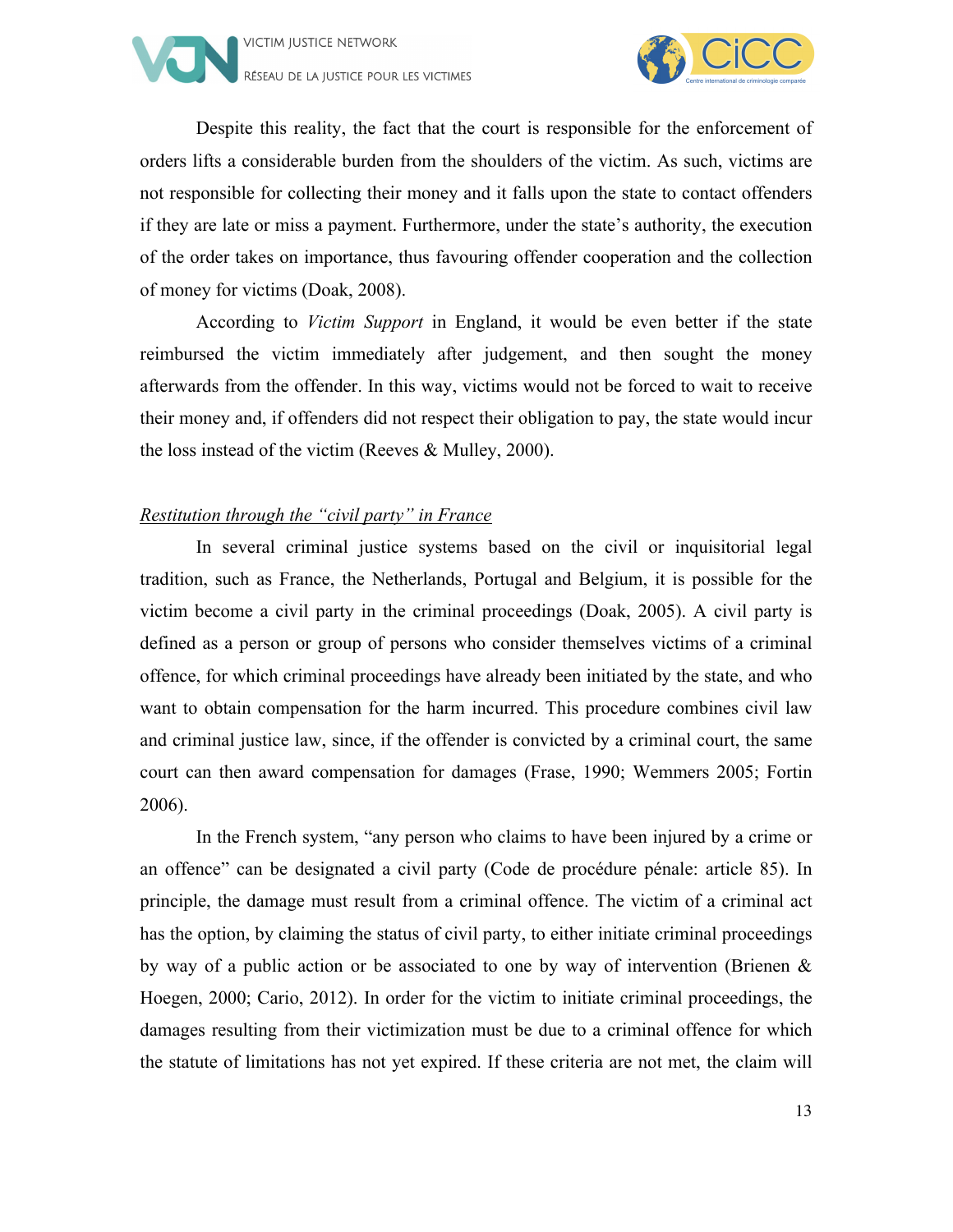



not be considered valid and the civil action will not be successful. If the public prosecutor has initiated proceedings, the victim can join the public action at any time during the criminal justice process by claiming the status of civil party (Code de procédure pénale: article 87).

When criminal proceedings have been initiated by the public prosecutor, victims must choose whether they wish to remain simple witnesses or if they prefer to claim the civil party status. Being a simple witness gives the victim few rights. For example, the public prosecutor cannot ask for restitution for a victim who is not a civil party (Brienen & Hoegen, 2000). Being a civil party gives victims several rights, making them a legitimate actor in the proceedings.

At its origin, the objective of the civil party was to allow the injured party (i.e. victim) to obtain financial redress from the offender for the harm suffered as a result of the criminal offence (Wemmers, 2005). To facilitate victims' request for restitution, the civil party process provides victims with a number of procedural rights in the criminal trial (Lopez, Portelli & Clément, 2003). The victim who is a civil party can be present from the beginning to the end of the trial (Fortin, 2006). They have procedural rights such as the right to information, the right to access the criminal file, as well as the right to request restitution. As a civil party, they can seek assistance from a lawyer. They, or their lawyer, can even appeal if their civil interests are affected (Art. 186; in the Code de procédure pénale). Since 2000, a victim is no longer obligated to request restitution in order to present themselves as a civil party (Wemmers, 2005; Fortin, 2006). As such, a victim can benefit from the procedural rights of a civil party without necessarily requesting financial damages from the offender (Lopez, Portelli & Clément, 2003).

As a civil action, the civil party is initiated by the victim and allows them to approach either the investigating judge or the competent court with a request for restitution. However, it is possible that the criminal court is unable to award damages to the victim, such as when the damages are too complex and require an expertise, which lies outside of the competency of the criminal court. In this case, the court must transfer the request to a civil court (Lopez, Portelli & Clément, 2003).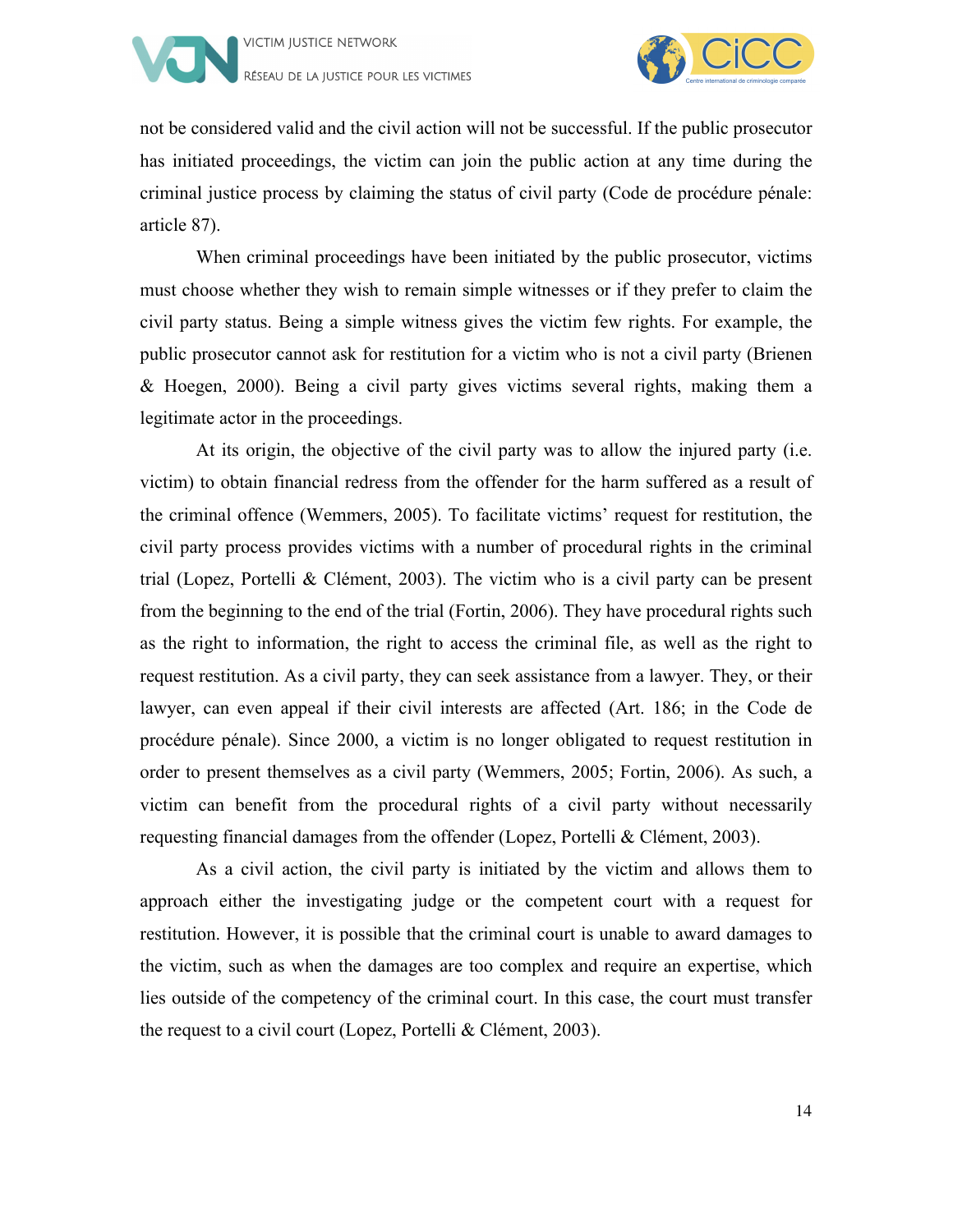



#### *Practice*

The civil party is rarely used to initiate criminal proceedings (Doak, 2005). According to Portelli (2008), although this constitutes a fundamental right, initiating proceedings can be heavy and long and, therefore, few victims use the civil party to trigger public action. Furthermore, exercising this right is expensive and the victim must pay a consignment fee, the amount of which is determined by their resources. This fee can, however, be waived if the victim benefits from legal aid. Hence, in practice, victims generally claim civil party status only when the state has launched criminal proceedings (Doak, 2005; Portelli, 2008).

At the investigation and prosecution stages of the criminal justice process, victims who are civil parties have important procedural rights and are sometimes very active. However, most investigations are done by police and, as such, there is no civil party at this stage (Portelli, 2008). Hence, in the majority of cases, victims' rights are reduced to their most simple expression.

More often, it is at the judgement stage that victims will be able to express their point of view, assert their rights and obtain restitution. As civil party, they can request reimbursement for objects or money seized during the investigation, as damages. Except for a study cited by Sebba (1997) that finds that one of three victims present themselves as a civil party, we have found few empirical studies on the use of the civil party in France.

#### *Obtaining payment*

If awarded, the victim who is a civil party receives a civil judgement and it is the victim who is responsible for the collection of their money. It normally falls upon the civil party to recover their restitution by being paid directly or indirectly (by, for example, the intermediary of the parties' lawyers) the fixed amount or by appealing to a bailiff to enforce the judgement.

However, sentences can also serve to compensate civil parties in order to motivate offenders to pay restitution to their victims. For example, an adjournment may be pronounced (132-60 and subsequent articles of the Criminal Code) and this delay allows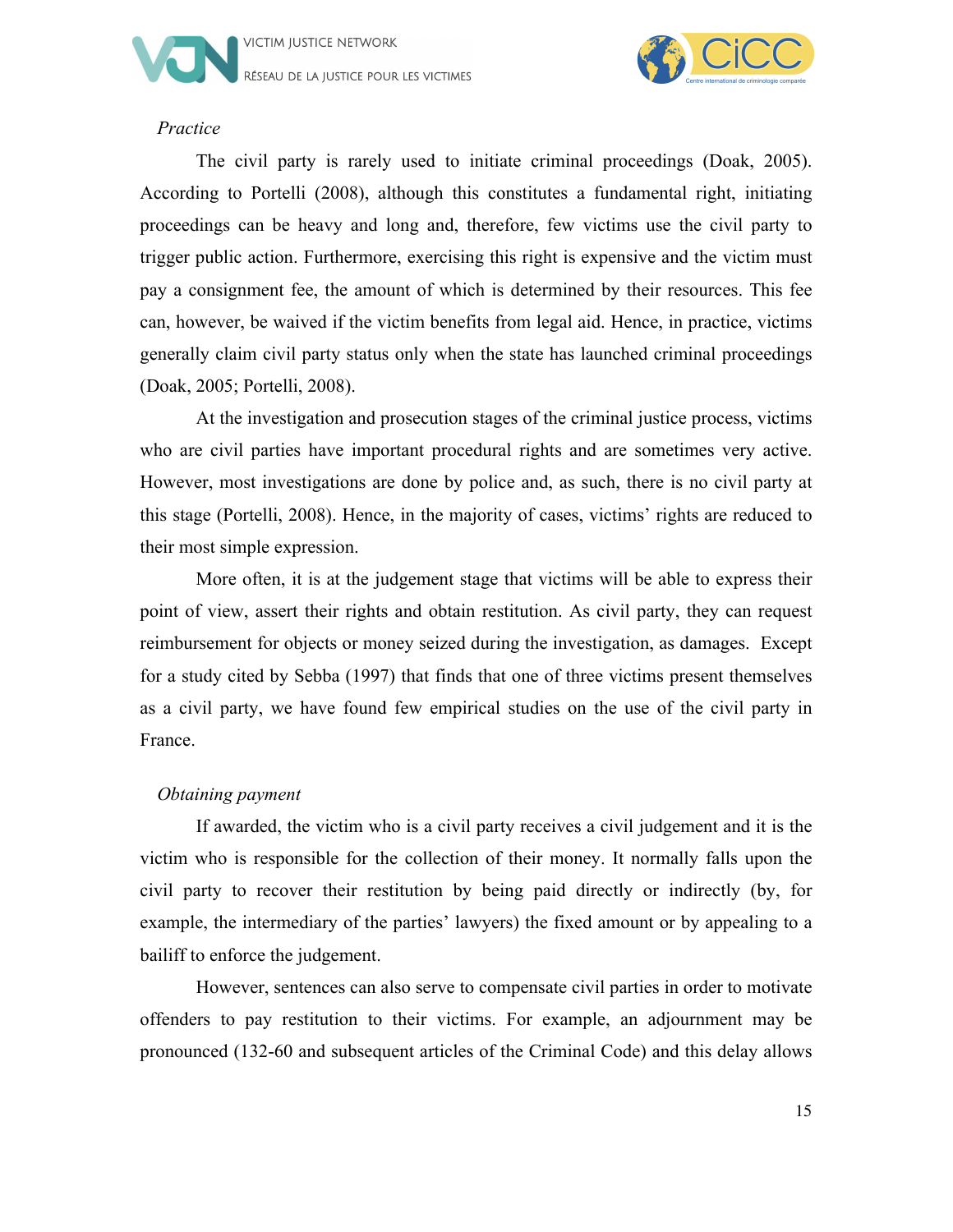



for verification that the offender has paid or continues to make payments for the harm done. After this period, the court considers the payments already made. According to Portelli (2008), the most commonly used procedure is a sentence with probation. The probation can be from 18 months to 3 years. If an offender does not respect their obligation to pay restitution to the victim, the sentencing judge can revoke, fully or in part, the sentence.

When the offender is incarcerated, the victim's need for restitution does not necessarily disappear. Although imprisonment prevents the detainee from holding a normally remunerated job, and, therefore, from providing restitution to the victim, up to 10% of the convicted prisoner's income may be reserved for making restitution to victims (Article 728, Code de procédure pénale). If the victim is a civil party, the public prosecutor can request that restitution be paid directly to the victim by the correctional institution.

According to Portelli (2008), the payment of restitution to the victim is considered a reflection of a desire for reintegration and a serious effort toward social rehabilitation. As such, the payment of restitution to the victim is formally taken into consideration by the judge when deciding additional sentence reductions (Article 721-1, Code de procédure pénale), conditional releases (Article 729), work releases, day paroles, unescorted temporary absences, etc.

#### *Restitution orders in the Netherlands*

Although the civil party has long existed in the Netherlands, in 1995, the government introduced restitution orders (*schadevergoedingsmaatregel*) into the Criminal Code in order to facilitate the compensation of victims. As discussed, the civil party is a tool from civil law and, therefore, it places a considerable burden on the shoulders of victims who are responsible for the collection of their money. Restitution orders are a penal measure, imposed by criminal courts and, therefore, the state is responsible for collection of the money.

Restitution orders function like a fine where the money is collected for the victim instead of the state. As such, the state is responsible for obtaining payment from the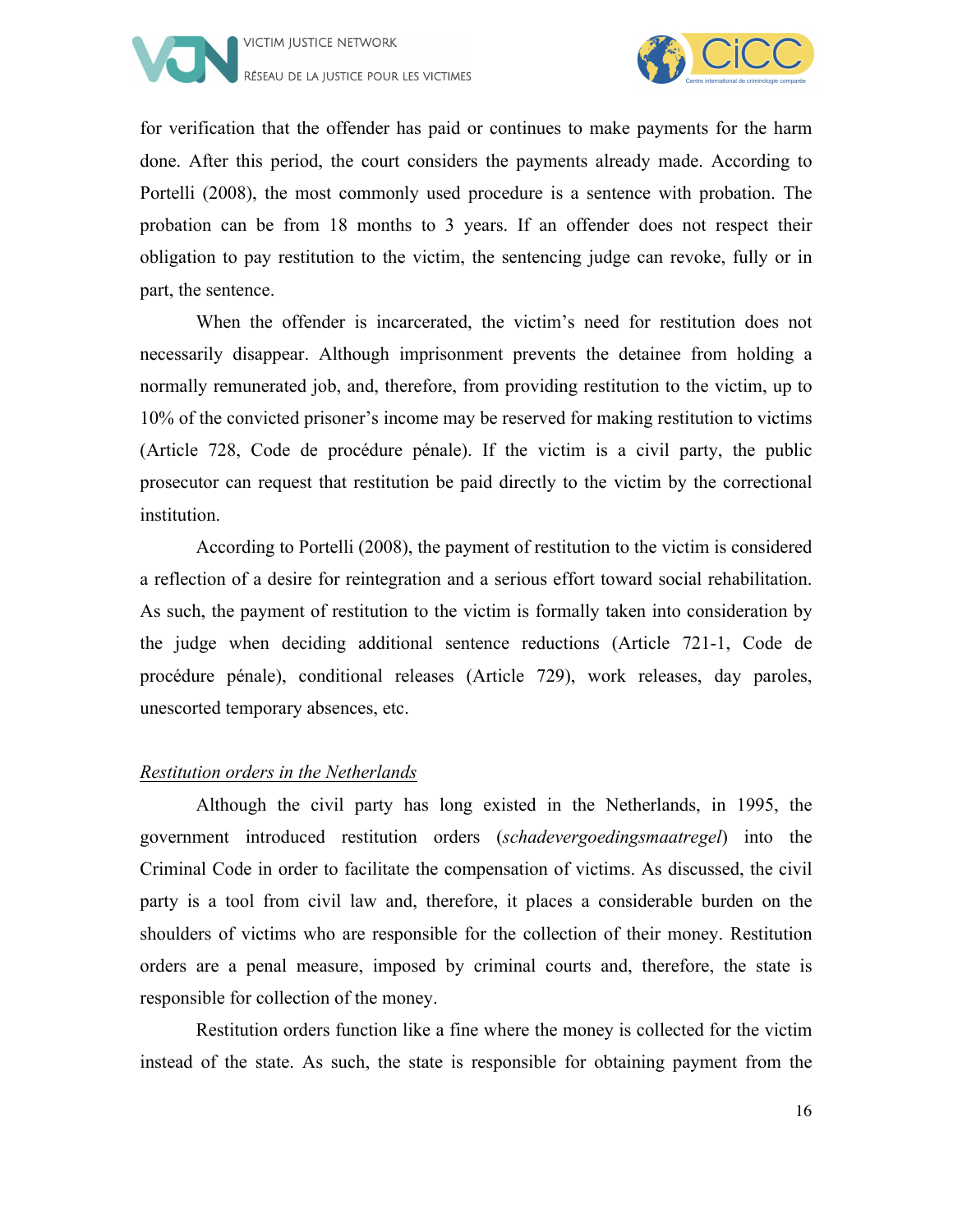



offender and this is done by the same organization that takes care of the collection of fines. If an offender does not respect the order, they risk being detained. However, detention does not remove the offender's civil responsibility and the civil obligation of making restitution to the victim does not disappear following detention of an offender for non-payment (Wemmers, 1996; Lindenbergh & Hebly, 2016).

The focus of criminal proceedings is always the offence and not the damages to the victim. Originally, when the law was introduced, the request for restitution had to be "simple," as complex requests risked disturbing criminal proceedings, shifting the focus from the crime to the damages suffered by the victim. In 2011, the law was modified in order to allow for a greater number of requests for restitution to be handled in criminal court. Rather than being "simple," requests should now be "not unreasonable" with respect to the administrative burden that it places on the criminal proceedings (Van Dongen; Helby & Lindenbergh, 2013). Hence, it remains that the focus of criminal proceedings must be on the criminal act and this should not shift to an evaluation of the damages suffered by the victim.

Furthermore, modification to the law in 2011 introduced the possibility that the state advance money to victims. If the offender is late in paying the money owed, the state can advance the money to the victim, up to a maximum of  $\epsilon$ 5,000, and then recover their money from the offender (Lindenbergh & Hebly, 2016).

The Dutch government has also added other services to help victims make requests before criminal courts. Victims' services offices are now tasked with monitoring requests for restitution. They actively help victims complete the forms required to prepare a request for restitution. Victims of serious violent crimes and sexual assault also have free access to legal aid (Lindenbergh & Hebly, 2016).

#### *Practice*

Victims who have made a request for restitution in criminal proceedings are not always satisfied with the results. According to a qualitative study of 36 victims of criminal acts in the Netherlands, victims are disappointed because they occupy a marginal role in the criminal proceedings. The complaints from victims are: the lack of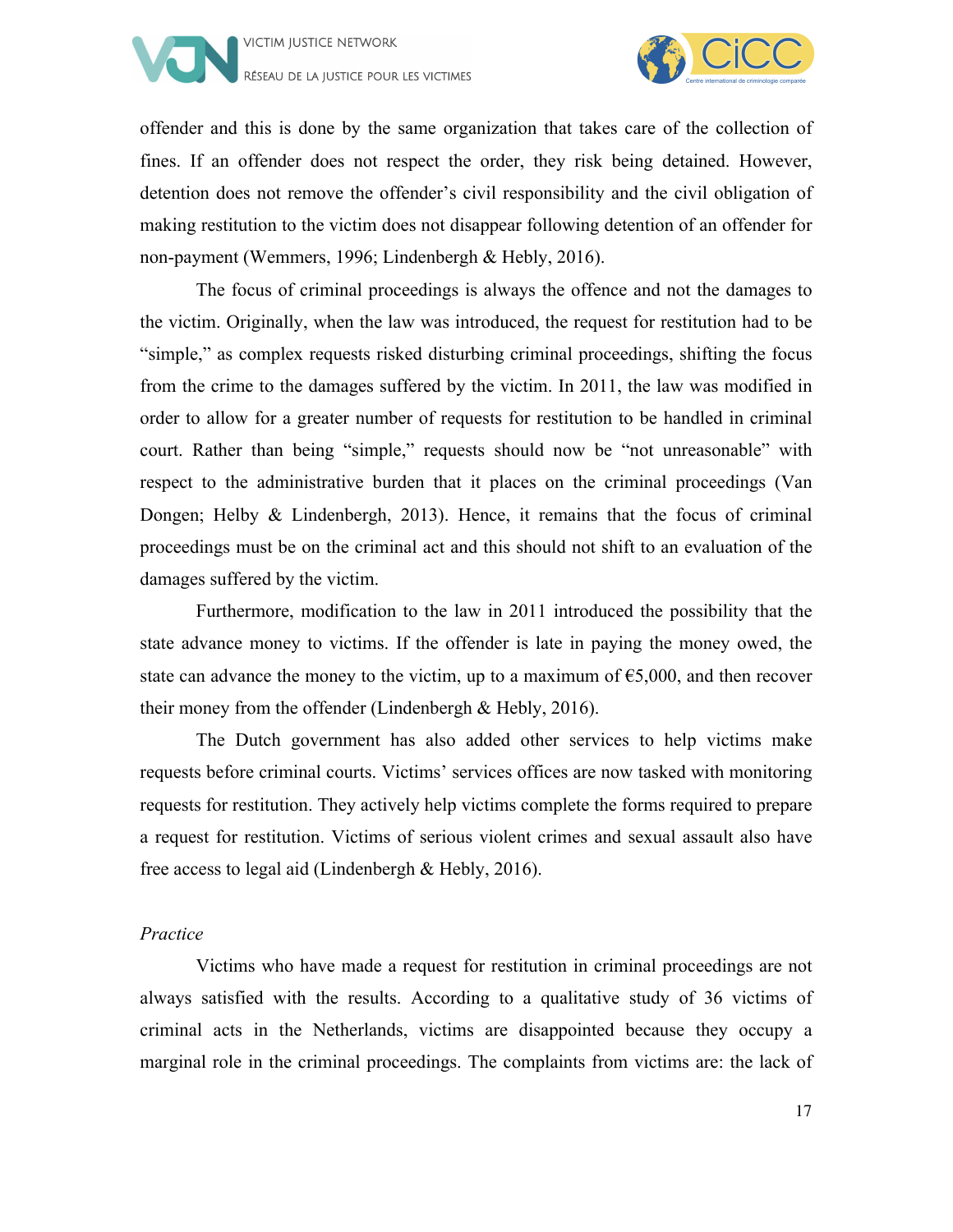



information from the public prosecutor; the difficulty of obtaining restitution when the offender is financially insolvent; the emotional burden of the process; the slowness of criminal proceedings; and the absence of information on the proceedings. Furthermore, the distinction between civil law (the civil obligation of the offender) and criminal law (the crime), which is fundamental for lawyers, is rather artificial for victims, who often do not understand it (Helby, Van Dongen & Lindenburg, 2014).

Regarding judges, they seem gradually more open to the idea of restitution, which is traditionally an important element in civil law, in their criminal courts. Nevertheless, qualitative research conducted with judges shows that, despite recent modifications to legal criteria, they often continue to send restitution requests to civil court because they find them too complex for their criminal jurisdiction (Lindenbergh  $& Helby, 2016$ ).

A general lack of empirical data on victim restitution can be observed. Indeed, we do not know the following information: the number of restitution requests presented before criminal courts, the number of requests allocated, the number of offenders respecting the orders, the number of victims obtaining restitution, the number of times the state advances money to a victim, and the number of times the state recovered its money from an offender (Lindenbergh & Helby, 2016).

#### *Restorative justice*

In addition to methods of obtaining restitution within the criminal justice process, there are also, in Canada and elsewhere, programs for restorative justice. Restorative justice consists of a process in which the victim, the offender and the community come together to resolve collectively how to deal with the aftermath of the offence and its implications (Marshall, 1996). As such, restitution is coherent with restorative justice as it aims to help an offender to gain awareness of the wrong committed and to take responsibility for repairing the harm caused, which includes compensating the victim for any losses (Hoskins et al., 2015). According to a meta-analysis by Umbreit, Coates and Vos (2001) examining 20 years of research on restorative justice, restitution as a concept is often inseparable from victim-offender mediation, which consists of a meeting between the offender and the victim in the presence of a professional mediator.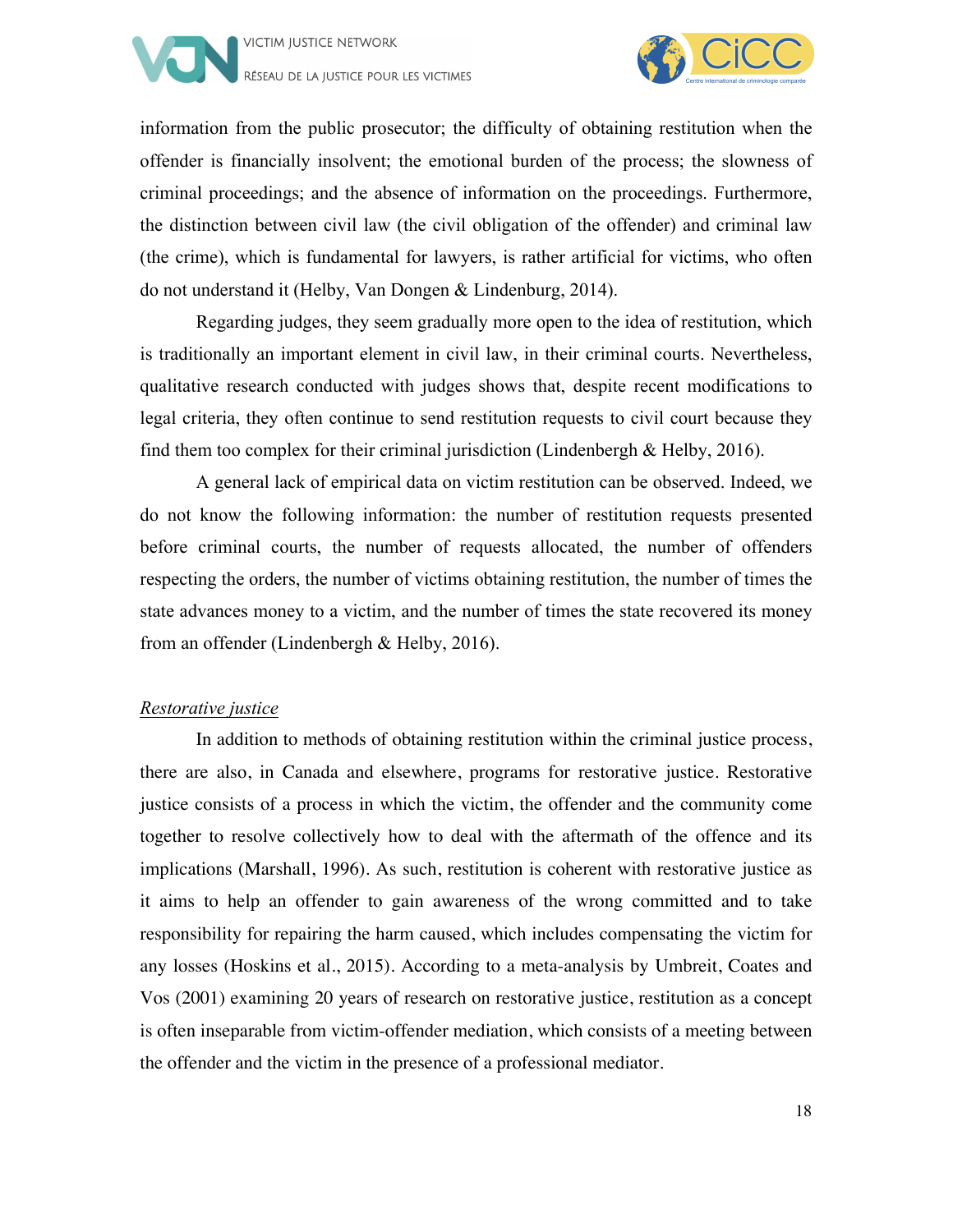



In Canada, restorative justice is generally used as an alternative to prosecution or after conviction in court. It allows victims to obtain reparation from offenders outside of the criminal process. For example, the Correctional Service of Canada offers victims the possibility of participating in mediation sessions with their offender. In this context, reparation is much larger than restitution and instead, the accent is placed on other forms of reparation such as acknowledgement of the wrong committed by the offender and recognition of the victim's suffering (Van Camp, 2015). As such, restorative justice is not limited by offenders' financial insolvency and it can offer reparation to victims when restitution is impossible (Van Camp & Wemmers, 2011).

Participation in restorative justice programs is voluntary. As a result, offenders often comply with restitution agreements when they have followed a restorative justice program (Van Hecke & Wemmers, 1992). Offenders who do not accept their responsibility and who are not open to the idea of reparation will not enter a program. Thus, once admitted into a restorative justice program, offenders are prone to accept responsibility for their behaviour and repair the harm caused to the victim and, as a result, the victims of these offenders are likely to receive reparation. In their meta-analysis, Umbreit, Coates and Vos (2001) found that 90% of cases that are addressed through mediation end in an agreement. In most cases, these agreements consisted of a monetary sum, community service, or services rendered directly to the victim, and around 80-90% of the agreements were respected.

Several researchers studying restorative justice have also observed a very high rate of satisfaction among participants in victim-offender mediation who frequently perceive the process and the result as fair (Umbreit, Coates & Vos 2001; Wemmers & Canuto 2002; Strang 2002; Wemmers & Cyr 2005; Van Camp 2016). According to Carriere, Malsch, Vermunt and De Keijser (1998), victims are generally more satisfied with restitution when they suffer less psychological damages and when their damages are primarily material. In contrast, other researchers find that restorative justice is particularly satisfying for victims of serious violent crimes and that when these victims participate in restorative justice programs they are usually satisfied with mediation, and the restorative justice process often has a positive impact on their well-being (Strang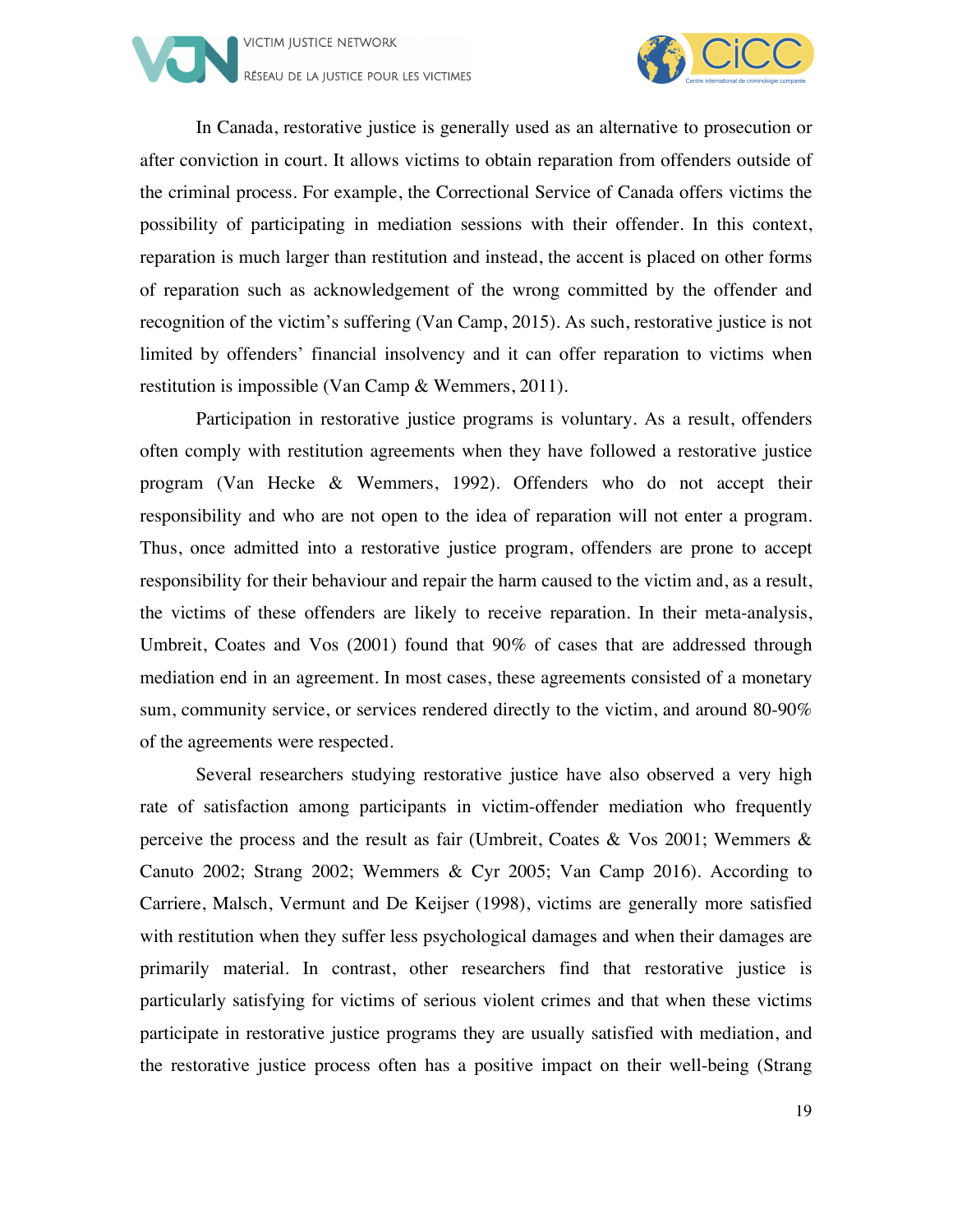



2002; Strang et al 2006; Van Camp 2015; Wemmers 2016). Besides financial needs, other needs often expressed by victims of crime are the need for recognition and validation (Wemmers, 2017). Victims of serious violent crime generally seek other forms of reparation besides compensation, such as recognition of the wrong done by the offender, which is often very important to the victims (Van Camp & Wemmers 2015; Van Camp 2016). In restorative justice, victims' needs are important and reparation aims to address the consequences of victimization (Wemmers, 2014; 2017). As such, restorative justice is more flexible than restitution orders and, for this reason, it is better able to adapt to the specific needs of the victim.

#### **Conclusion**

Restitution is an integral part of victim reparation, and its necessity is well recognized by the UN as well as in the Canadian Victims' Bill of Rights. In Canada, the Criminal Code highlights restitution orders and their application. However, before the introduction of the Victims' Bill of Rights, restitution orders were a seldom-used measure in the Canadian criminal justice system: Only 2.3% of cases where the offender was found guilty included a restitution order. In order to encourage and facilitate requests by victims for restitution, a standard form was introduced in 2015.

Restitution includes numerous advantages, but also has important limitations. It lessens the consequences of the crime for the victim, can reinstate their confidence in the criminal justice system, and can increase denunciation (Hoskins, Care & Ruback, 2015). Nevertheless, Canadian criminal law gives priority to the offender's rehabilitation and social reintegration. As such, the needs of the victim are secondary.

An important obstacle observed across the different models presented, is the conflict between criminal law and civil law. This legal distinction makes it so that judges are often reluctant to issue a restitution order and, if they do so, damages must be easy to determine, which leads to the inapplicability of restitution for emotional or psychological injury. Although lawyers place great importance on this distinction, it is perceived by victims as artificial and is often misunderstood (Helby, Van Dongen & Lindenberg, 2014).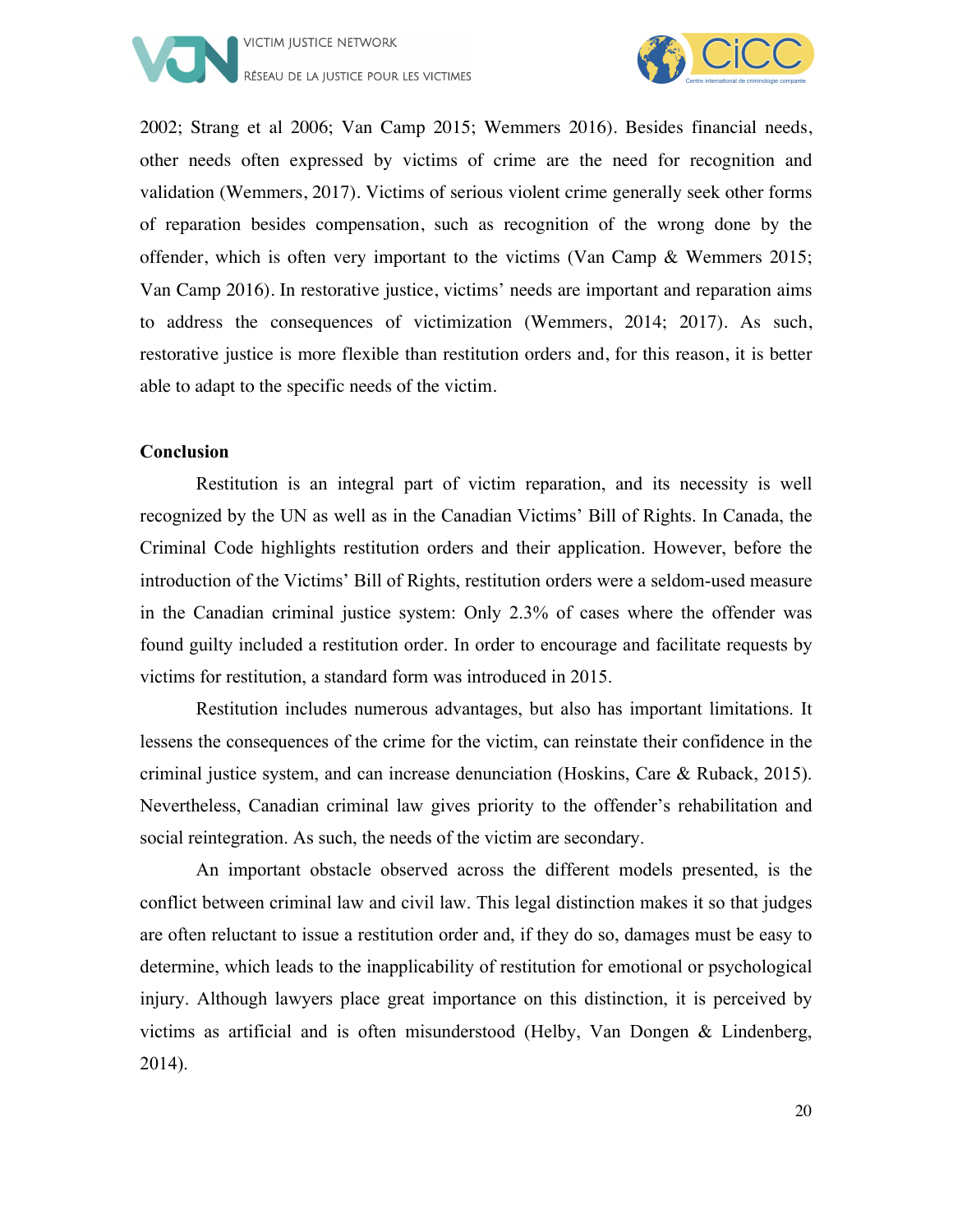



Even if restitution is ordered by a criminal court, it is the offender's civil obligation. The restitution order as well as the civil party pose difficulties for victims with regards to the collection of their money. Civil law is complex and victims lack information on the procedures to undertake in order to obtain restitution. We have seen that the state can implement services to facilitate the collection of restitution. For example, the state can treat the order as a fine and take responsibility for its collection. The state can even advance money to the victim and then use subrogation in order to recover the money from the offender. Studies are nevertheless necessary to evaluate the effects of these types of services on victims and their impact on the effectiveness of restitution.

Victim reparation is wider than restitution. Restorative justice programs do not suffer from the same limitations as restitution orders. They give an important place to the victim and can recognize all their needs including recognition, validation, as well as their financial needs. Hence, they are not limited by the offender's financial insolvency.

Restitution remains, after all, a right clearly defined in the Canadian Victims' Bill of Rights, and significant effort must be deployed in order to ensure its effective application. The information presented in this article clearly points to a lack of data on the implementation and effectiveness of restitution orders. It also highlights the necessity to give more attention to the needs of victims of crime, as well as address the obstacles that hinder the satisfaction of victims' needs, in order to maximize the benefits of this penal measure for victims, offenders and society as a whole.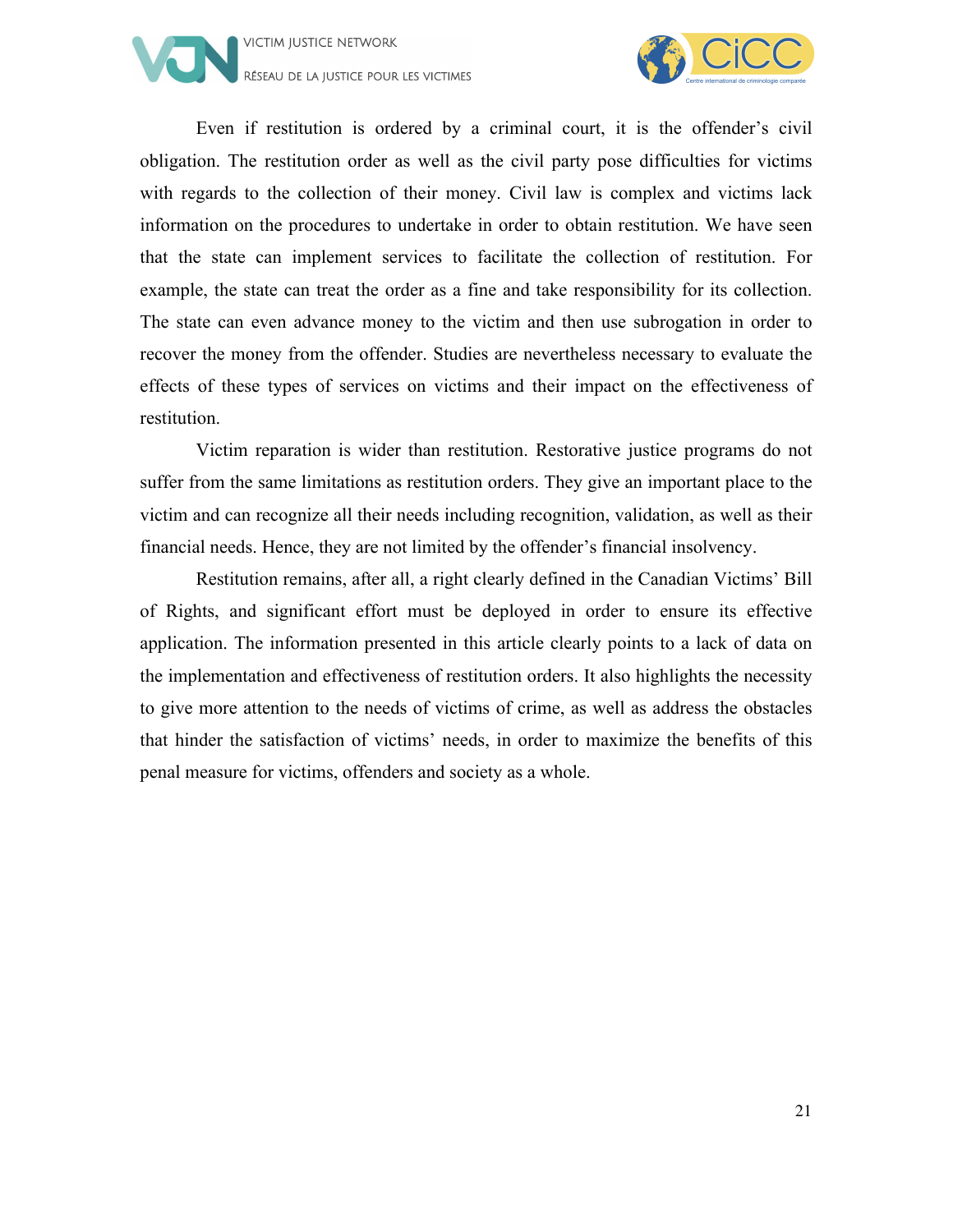



#### **References**

- Ashworth, A. (2010). *Sentencing and Criminal Justice*, Cambridge, UK: Cambridge University Press.
- Bonta, Boyle, Motiuk and Sonnichsen (1983). Restitution in Correctional Half-way House: Victim Satisfaction, Attitudes, and Recidivism. *Canadian Journal of Criminology*, 25: 277.
- Brienen, M. and Hoegen, E. (2000). Victims of Crime in 22 European Criminal Justice Systems: The Implementation of Recommendation (85) 11 of the Council of Europe on the Position of the Victim in the Framework of Criminal Law Procedure. Ministère de la justice, recherche et documentation de la Haye
- Carriere, R. M., Malsch, M., Vermunt, R. and De Keijser, J. W. (1998). Victim-Offender Negotiations: An Exploratory Study on Different Damage Types and compensation. *International Review of Victimology*, Vol.5 *(3-4),* 221-234.
- Centre canadien de ressources pour les victimes de crimes [CCRVC] (2009). *Restitution.*  Accessed at: https://crcvc.ca/docs/Restitution.pdf
- Commission de réforme du droit du Canada [CRDC] (1974. *Le dédommagement et l'indemnisation.* Working paper 5. Ottawa: I Information Canada, 7-8.
- Doak, J. (2005). Victims' Rights in Criminal Trials: Prospects for Participation*. Journal of Law and Society,* June, 32 *(2)*, 294-316.
- Doak, J. (2008). *Victims' Rights, Human Rights and Criminal Justice : Reconceiving the Role of Third Parties*, Oxford (UK) : Hart Publishing.
- Flood-Page, C. & Mackie, A. (1998). *Sentencing Practice: An Examination of Decisions in Magistrates' Courts and Crown Court in the mid-1990s*, Home Office Research Study 180, London (UK): Home Office.
- Fortin, E. (2006) Ambiguïtes de la place de la victime dans la procédure pénale, *Archives de politique criminelle*, 28 (1), 41-48.
- Frase, R. S. (1990). Comparative criminal justice as a guide to American law reform: how do the French do it, how can we find out and why should we care? *California Law Rev.* 78, 538.
- Geiss, G. (1977). Restitution by Criminal Offenders: A Summary and Overview. In *Restitution in criminal justice,* J. Hudson and B. Galaway, (Éds.), Lexington, D. C. Heath.
- Hala, K. (2015). *Pratiques exemplaires en matière de dédommagement : Programme de dédommagement pour adultes (PDA) et Programme d'exécution civile des ordonnances de dédommagement (PECOD) en Saskatchewan.* Services aux victimes, ministère de la justice du Canada (éd.). Accessed at: http://www.semainedesvictimes.gc.ca/colloque-symp/passe-past/ 2015/presentation/pdf/hala.pdf
- Harland, A. T. & Rosen, C. J. (1990). Impediments to the Recovery of Restitution by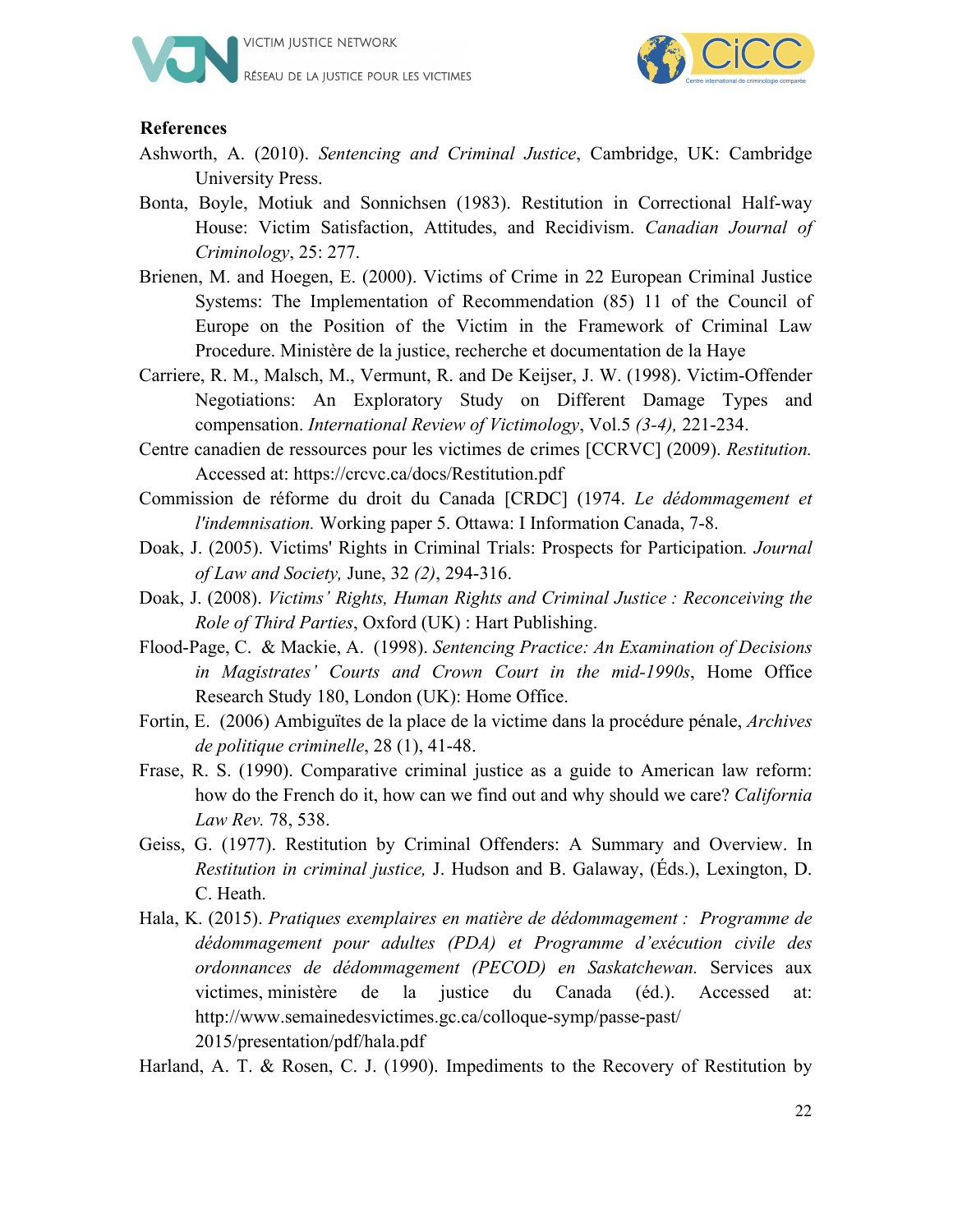



Crime Victims. *Violence & Victims*, 5 *(2),* 127.

- Helby, M., Van Dongen, J., & Lindenbergh, S. (2014). Crime Victims' Experiences with Seeking Compensation: A Qualitative Exploration. *Utrecht Law Review*, 10 (3), 27-37.
- Hoskins, H. S., Care, A. C. and Ruback, R. B. (2015). Reducing the Harm of Criminal Victimization: The Role of Restitution. *Violence and Victims*, 30 *(3),* 450-470.
- Hotton-Mahony, T. & Turner, J. (2012). Police-reported clearance rates in Canada, 2010. *Juristat*, Statistics Canada.
- Lindenbergh, S. & Helby, M. (2016). Schadeverhaal via het strafproces: Het gaat –iets beter, maar het blijft behelpen. *Nederlands Juristenblad*, 38, 2827 -2830.
- Lopez, G., Portelli, S., Clément, S. (2003). *Les droits des victimes: Victimologie et psychotruamatologie*, Paris: Dalloz.
- Manikis, M. Expanding Participation: Victims as Agents of Accountability in the Criminal Justice Process. *Public Law*, 1, 63-80.
- Marshall, T. (1996). The evolution of restorative justice in Britain. *European Journal of Criminal Policy and Research, 4* (4), 21-43.
- Maxwell, A. (2017). *Adult Criminal Court Statistics in Canada, 2014/2105*. Juristat, 37 (1) Statistics Canada.
- McDonald, S. (2009*).* Notions de base sur le dédommagement. Dans gouvernement du Canada, *Recueil des recherches sur les victimes d'actes criminels*, numéro 2. Accessed at: http://www.justice.gc.ca/fra/pr-rp/jp-cj/victim/rr09\_2rd09\_2/p2.html
- McDonald, S. (2010). *« Expliquez-moi! » Les victimes et le dédommagement.* Dans recueil de recherches sur les victimes d'actes criminels, no 3. Gouvernement du Canada. Accessed at: http://www.justice.gc.ca/fra/pr-rp/jp-cj/victim/rr3 rd3/p2.html
- Perreault, S. (2015). Criminal Victimization in Canada, 2014. *Juristat*, Ottawa : Statistics Canada.
- Portelli, S. (2008). Le juge penal et les victimes. In J-L .Senon, G. Lopez & R. Cario (Red.) Psycho-criminologie. Paris: Dunod.
- Prairies Research Association (2004). *L'étude dans de nombreux sites sur les victimes de la criminalité et les professionnels de la justice pénale partout au Canada*. Ottawa, ministère de la Justice du Canada.
- Reeves, H. & Mulley, K. (2000). The New Status of Victims in the UK: Opportunities and Threats. In: A. Crawford & J. Goodey (Eds.) *Integrating a Victim Perspective within Criminal Justice* (pp. 125-146), Aldershot (UK): Ashgate.
- Ruback, R. B., Cares, A. C. and Hoskins, S. N. (2008). *Crime victims' perceptions of restitution: the importance of payment and understanding.* Violence and Victims, Dec, 23 (6), p.697-710.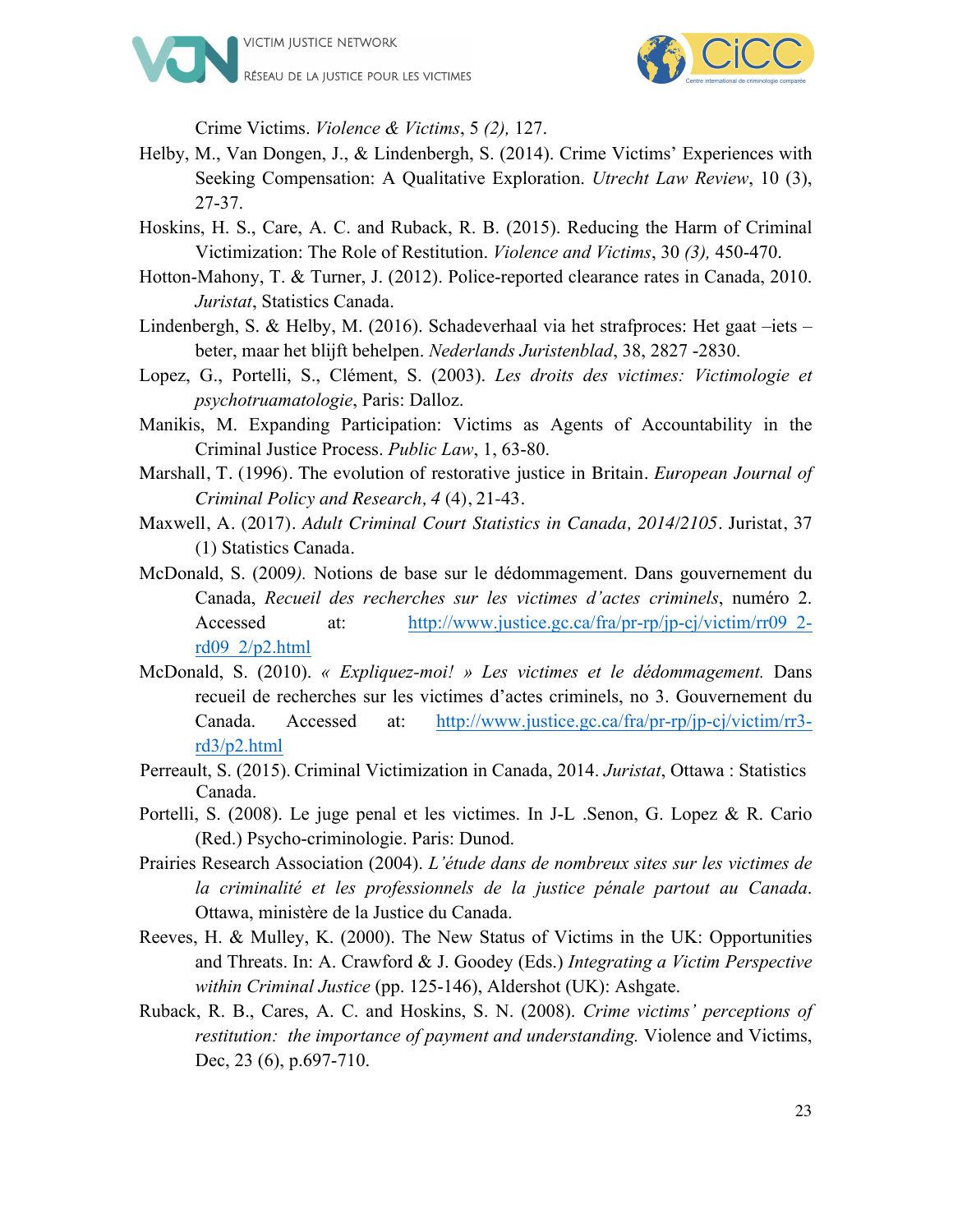



- Sebba, L. (1997). Will the "Victim revolution" Trigger a Reorientation of the Criminal Justice System. *Israel Law Review*, 31, 379-428.
- Shapland, J., Wilmore, J., & Duff, P. (1985). *Victims in the Criminal Justice System*. Aldershot (UK): Gower Publishing.
- Sherman, L. W., Strang H., Angel, C., Woods, D., Barnes, G. C., Bennette, S. and Inkpen, N. (2005). Effect of face-to-face restorative justice on victims of crime in four randomized, controlled trials. *Journal of Experimental Criminology* 1(3): 367-395.
- Softely, P. (1978). *Compensation Orders in Magistrates Courts*, London (UK) : Great Britain Home Office Central Research.
- Statistics Canada (2016a). Court, adult cases by type of sentence, total guilty cases, by province and territory (Canada). CANSIM, table 252-0056 and Catalogue no. 85- 002-X. Accessed at: http://www.statcan.gc.ca/tables-tableaux/sumsom/l01/cst01/legal22a-eng.htm
- Statistics Canada (2016b). Table 252-0067 Youth Courts, guilty cases by type of sentence, annual (numbers), CANSIM. Accessed May 1, 2017 at:
- http://www5.statcan.gc.ca/cansim/a26?lang=eng&retrLang=eng&id=2520067&tabMode  $=$ dataTable&srchLan= $-1$ &p1= $-1$ &p2=9
- Strang, H. (2002). *Repair or Revenge: Victims and Restorative Justice*. Oxford, UK: Oxford University Press.
- Strang, H. , Sherman, L.W., Angel, C.M., Woods, D. J., Bennette, S., newbury-Birch, D., & Inkpen, N. (2006). Vicitm Evaluations of Face-to-Face Restorative Justice Conferences: A Quasi-Experimental Analysis. *Journal of Social Issues*. 62 (2) 281-306.
- Umbreit, M. S., Coates, R. B. and Vos, B. (2001). The impact of victim-offender mediation: two decades of research. *Federal Probation*, Dec, 65 *(3),* 29-35.
- Van Camp, T. (2014). *Victims of Violence and Restorative Practices: Finding a voice*. Oxon (UK): Routledge.
- Van Camp, T., & Wemmers, J. (2011). La justice réparatrice et les crimes graves. *Criminologie, 44 (2), 171*-198.
- Van Camp, T. & Wemmers, J. (2015). Herstelrecht en slacthoffers van geweldsmisrijven. Tevrendheid met een herstelgerichte interventie voor en na de gerechtelijk procedure. *Tijdschrift voor herstelrecht*, 15 (2)10-20.
- Van Dongen, J., Helby, M. & Lindenbergh, S. (2013). *'Je hebt geluk als je van een pauw mag plukken': Ervaringen van slachtoffers van strafbare feiten met het verhalen van hun schade*. Wetenschappelijk Onderzoek en Documentatie Centrum (WODC), Den Haag, NL: Ministerie van Justitie.
- Van Hecke, T. and Wemmers J.M. (1992). Schadebemiddelingsproject Middelburg. WODC, Onderzoek en Beleid, 116, Gouda Quint b.v.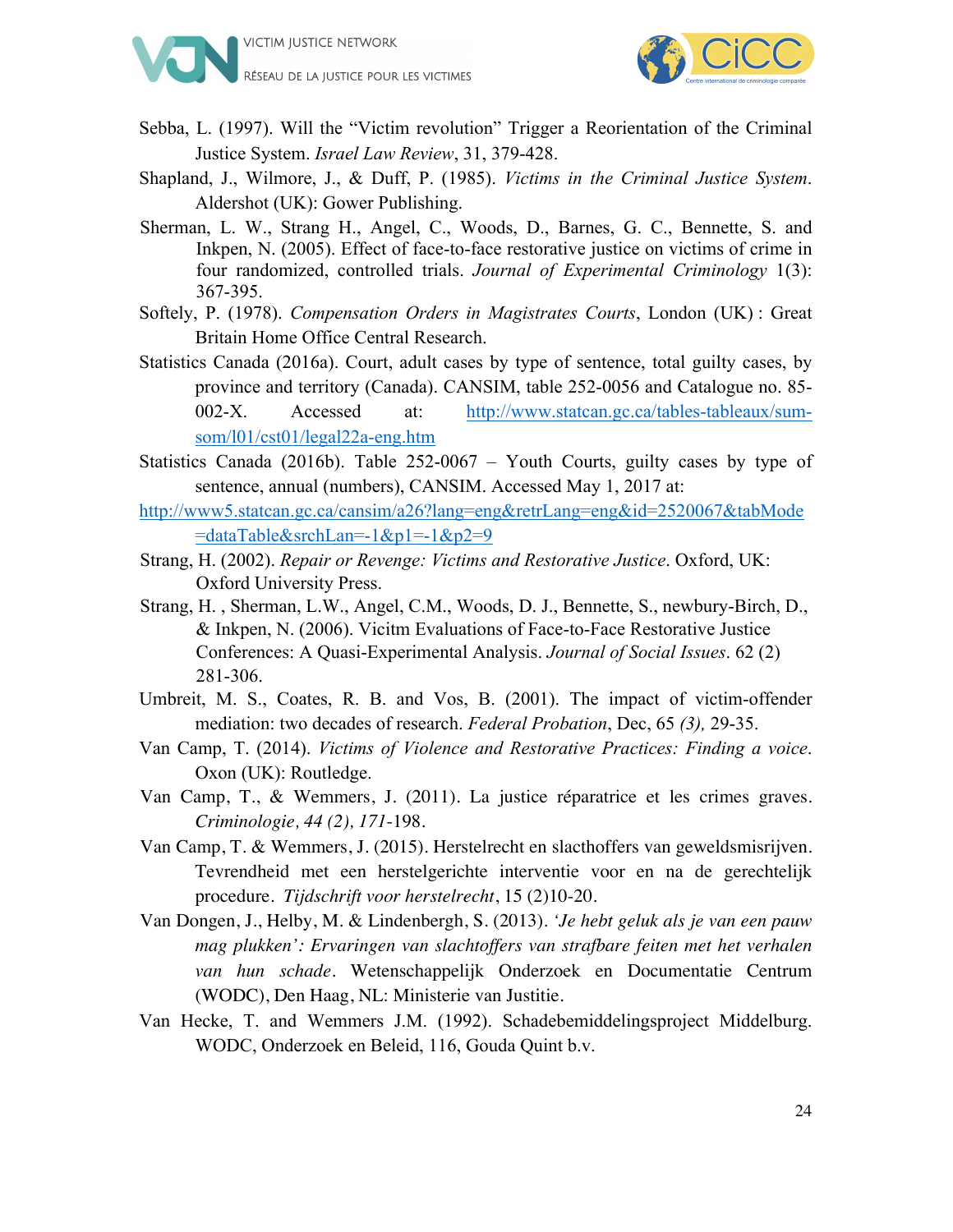



Wemmers, J.M. (1996). *Victims in the Criminal Justice System*. Amsterdam: Kugler

- Wemmers, J. (2005). Victim Policy Transfer: Learning from each other. European *Journal on Criminal Policy and Research*, 11 (1) 121-133.
- Wemmers, J. (2014) *Reparation for victims of crimes against humanity : The healing role of reparatio*n. Oxon, UK : Routledge.
- Wemmers, J. (2016) *Restorative Justice and Sexual Violence : A review of the literature*. Department of Justice, Canada, July.
- Wemmers, J. (2017) Victimology: A Canadian Perspective, Toronto: University of Toronto Press (316 pages).
- Wemmers, J. & Canuto, M. (2002). Victims' Experiences, Expectations and Perceptions of Restorative Justice: A Critical Review of the Literature. Ottawa: Department of Justice Canada.
- Wemmers, J. & Cyr, K. (2005). Can Mediation be Therapeutic for Crime Victims? An Evaluation of Victims' Experiences in Mediation with Young Offenders. *Canadian Journal of Criminology and Criminal Justice*, 47 (3), 527-544.
- Wemmers, J. & Cyr, K. (2006a). Victims' needs within the context of the criminal justice system. Montreal: International Centre for Comparative Criminology; Université de Montréal.

#### **Jurisprudence**

#### Canada

- *R v Castro*, 2010 ONCA 718 (CanLII)
- *R v Fitzgibbon*, (1990) 1 RCS 1005, 1990 CanLII 102 (CSC)
- *R v Siemens*, 1999 CanLII 18651 (MB CA)
- *R v Yates*, 2002 BCCA 583 (CanLII)
- *R v Zelensky*, [1978] 2 RCS 940, 1978 CanLII 8 (CSC)

#### England

- *R v Stapylton* [2012] EWCA Crim 728
- *R v Cruche & Tonks* (1994) 15 Cr App R (S) 627).